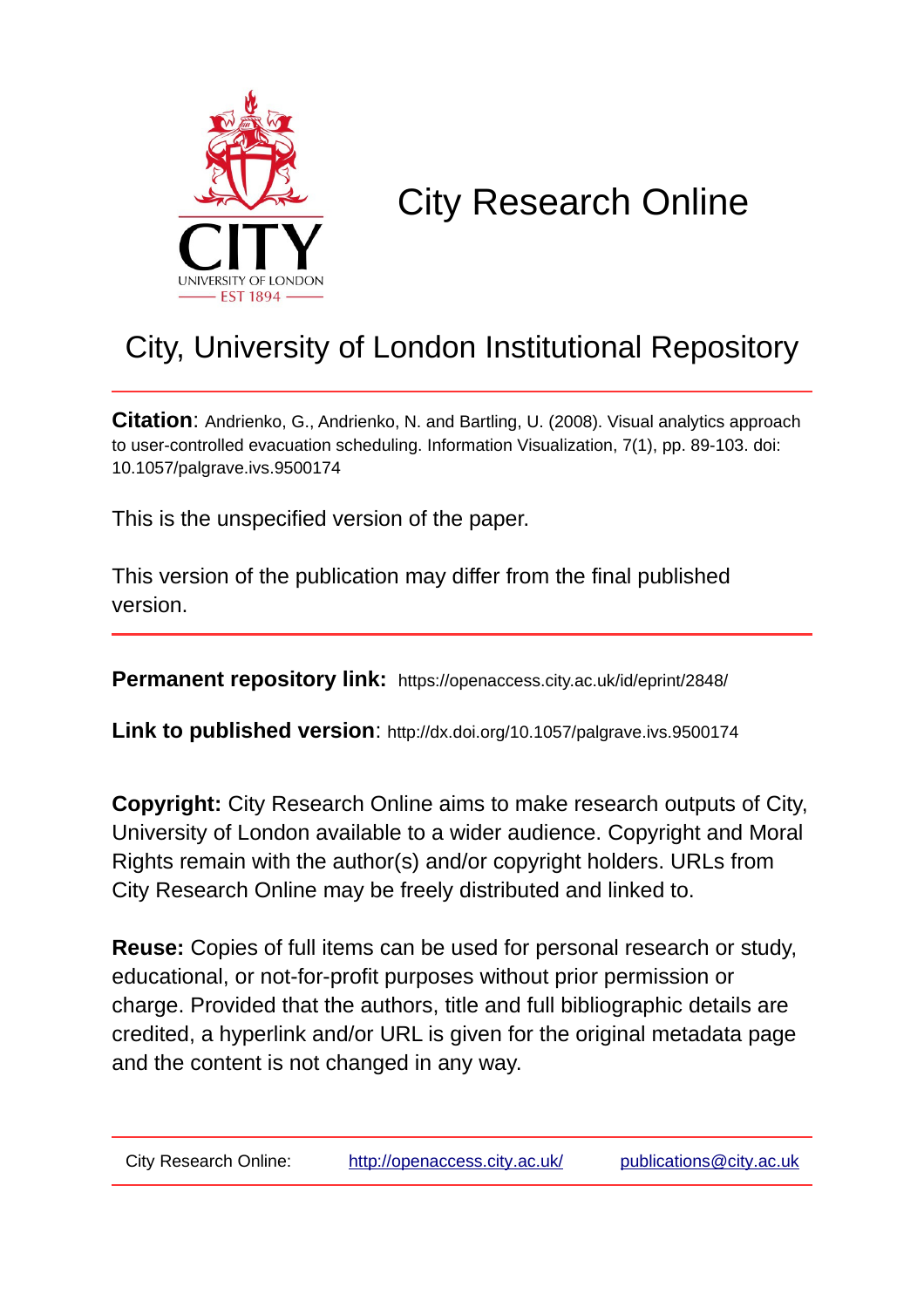#### **Visual Analytics Approach to User-Controlled Evacuation Scheduling**

Gennady Andrienko, Natalia Andrienko, Ulrich Bartling

Fraunhofer Institute for Intelligent Analysis and Information Systems (IAIS)

Schloss Birlinghoven, 53754 Sankt Augustin, Germany

http://geoanalytics.net/and

This paper (or a similar version) is not currently under review by a journal or conference, nor will it be submitted to such within the next three months

This paper extends our paper presented at the IEEE VAST 2007 conference

The manuscript contains more than 5 color figures. Some of them can be reproduced in black and white and reduced in size without loss of content. We keep them in color for reviewers' convenience. In the case of acceptance of the paper, we shall convert the excessive color figures to black and white.

### **Acknowledgements**

This research is conducted within the integrated EU-funded project OASIS – Open Advanced System for Improved Crisis Management (IST-2003-004677, 2004-2008). The project as a whole aims at defining a generic crisis management system to support the response and rescue operations in case of large-scale disasters; more information is available at http://www.oasisfp6.org/.

We are grateful to Ahmet Ocakli for the integration of the visual analytics and optimization modules.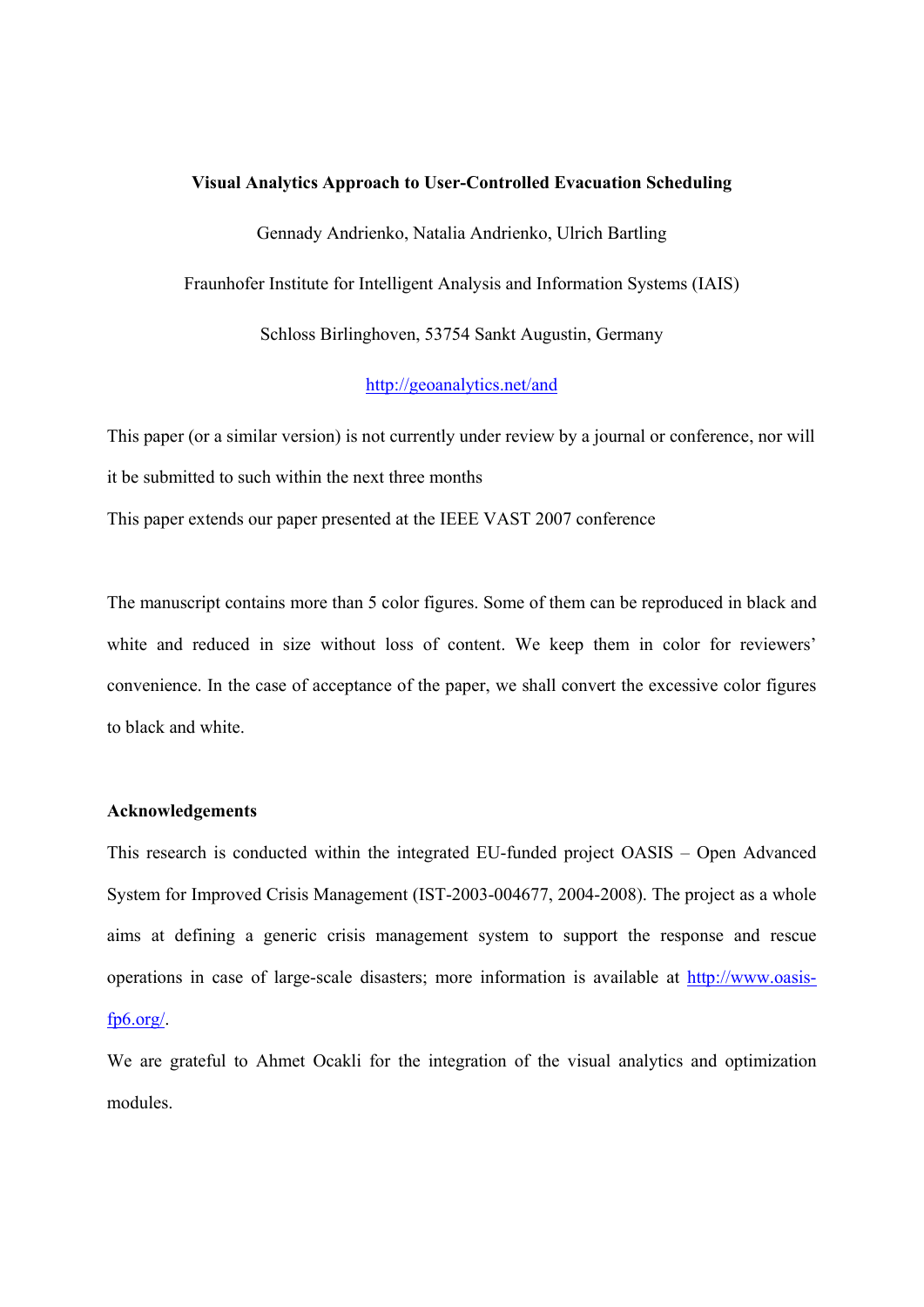## **ABSTRACT**

Application of the ideas of visual analytics is a promising approach to supporting decision making, in particular, where the problems have geographic (or spatial) and temporal aspects. Visual analytics may be especially helpful in time-critical applications, which pose hard challenges to decision support. We have designed a suite of tools to support transportationplanning tasks such as emergency evacuation of people from a disaster-affected area. The suite combines a tool for automated scheduling based on a genetic algorithm with visual analytics techniques allowing the user to evaluate tool results and direct its work. A transportation schedule, which is generated by the tool, is a complex construct involving geographical space, time, and heterogeneous objects (people and vehicles) with states and positions varying in time. We apply task-analytical approach to design techniques that could effectively support a human planner in the analysis of this complex information.

**CR Categories and Subject Descriptors**: H.1.2 [User/Machine Systems]: Human information processing – Visual Analytics; I.6.9 [Visualization]: information visualization.

**Additional Keywords**: Geovisualization, transportation planning, vehicle scheduling, taskcentered design, coordinated multiple views.

# **1 INTRODUCTION**

Real-world problems involving spatial and temporal data and information are often ill-defined and cannot be fully converted into a form suitable for automatic processing. However, the sizes and complexity of the problems call for computational methods, which are especially needed in time-critical applications. A sound approach is complementing the power and efficiency of computational methods with human's background knowledge, flexible thinking, and experience,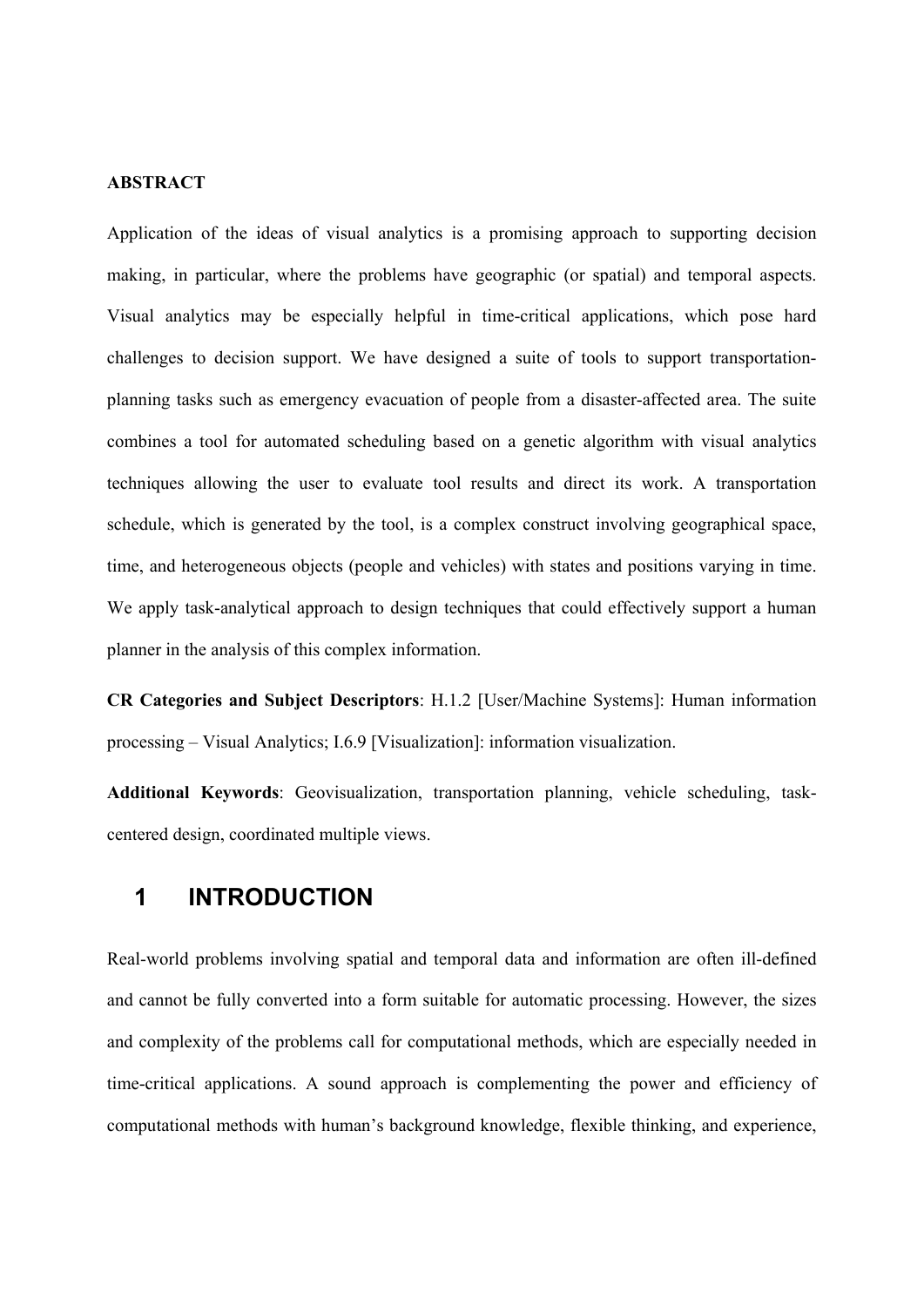which often involves intangible preferences and intuition. An effective way to provide material for human's analysis and reasoning and to enable human's guidance of the operation of computational tools is by means of visualization and interactive visual interfaces [1].

In this paper, we consider the problem of planning the evacuation of people from a disasteraffected area, which often needs to be solved in time-critical conditions. An efficient tool capable of automated generation of evacuation plans can save precious time and, as a consequence, people's lives and health. Algorithms for transportation scheduling are devised in the area of Operations Research (generic methods need to be adapted to the specifics of the evacuation problem). However, such an algorithm cannot account for all relevant information and criteria, especially for what is specific to the geographic area of the disaster and its neighborhood. One reason is that some types of information, such as spatial and spatio-temporal relationships and semantics of spatial objects and locations, cannot be adequately encoded (yet) in a computerinterpretable form. Besides, an attempt to encode all relevant local information would take too much time, which would nullify the value of the automated tool.

A solution is to involve a human expert in the process of planning. The idea is that the automated tool produces a "draft" schedule. The expert (henceforth called "planner") evaluates this schedule, identifies parts needing improvement, and directs the further work of the automatic tool for revising the schedule.

Our goal has been to design and implement a tool or a combination of tools that would allow a planner to efficiently assess the acceptability of a schedule, detect possible problems, understand their reasons, and find appropriate ways to solve or alleviate them. The complex structure of the information to be analyzed necessitates the use of several coordinated displays. The size of the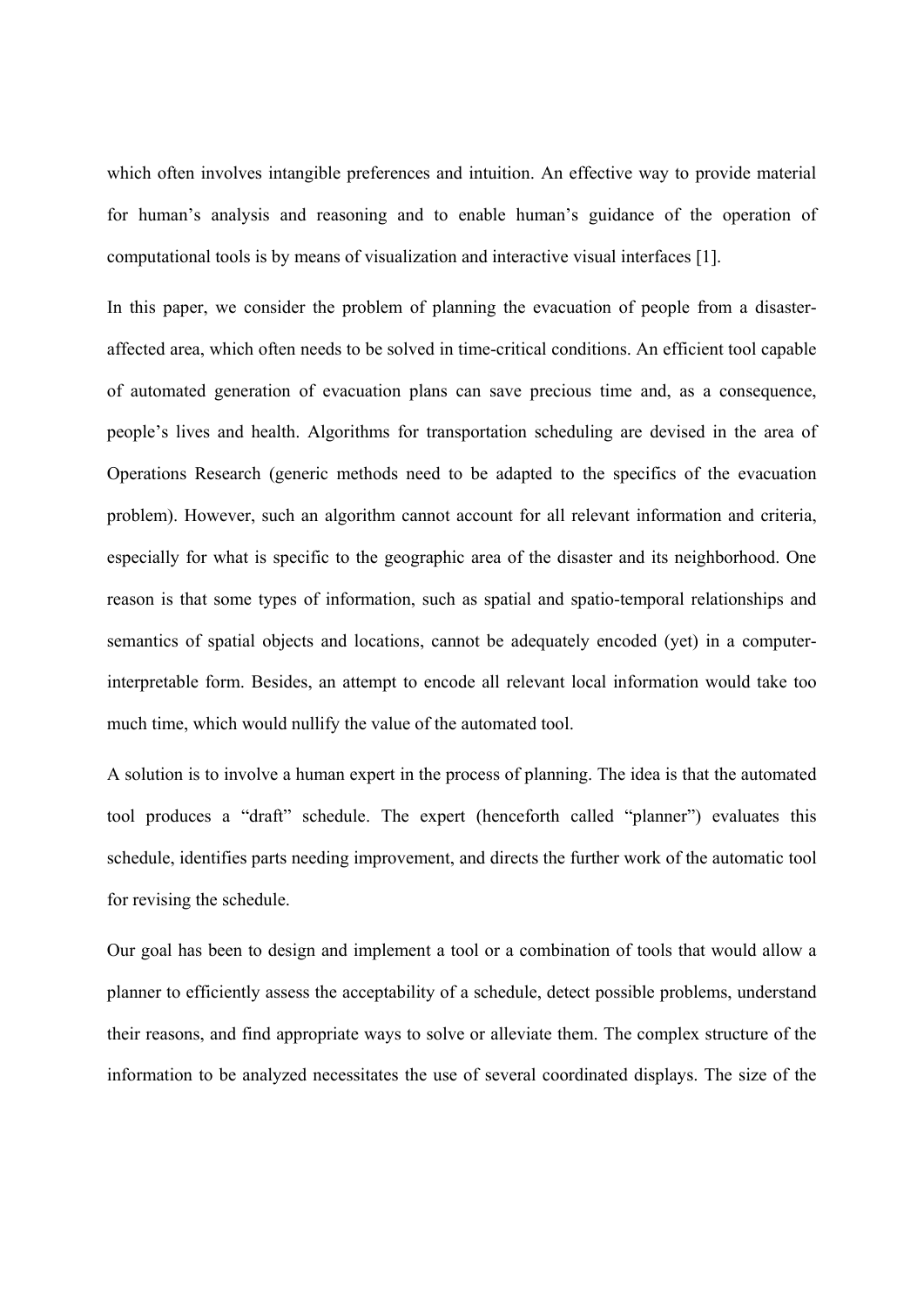data (hundreds of transportation orders) demands computational analysis and summarization of information.

The objective of this paper is to demonstrate a problem-oriented design of visual analytics tools for schedule examination and improvement. The discussion of the schedule generation algorithm requires a dedicated paper, which we plan to write soon. Here, we only describe the inputs and outputs (section 3). In section 4, we present our analysis of the problem and the design considerations derived from it. Thereby, we substantiate our choice of visual and computational tools. It should be noted that inventing highly innovative and original visualization and interaction techniques has not been our goal. On the opposite, we intentionally strived to apply common techniques, expectedly familiar to the user. The rationale is to decrease the time required for the planner to recognize the meaning of a display and learn how to use it.

Section 5 is intended to demonstrate that the choice of the techniques is adequate to the purpose. We do not describe any of the techniques in detail since the techniques per se are not the focus of the paper. Instead, we show how they may help the user to detect problems in a schedule and investigate into possible reasons.

Prior to the presentation of our work, we briefly review the related literature.

# **2 RELATED WORK**

The research agenda of Geovisual Analytics for Spatial Decision Support [1] sets the support to time-critical decision making as one of the priority directions. It also points to the need to find appropriate ways to visualize and analyze complex spatio-temporal constructs, such as scenarios and action plans.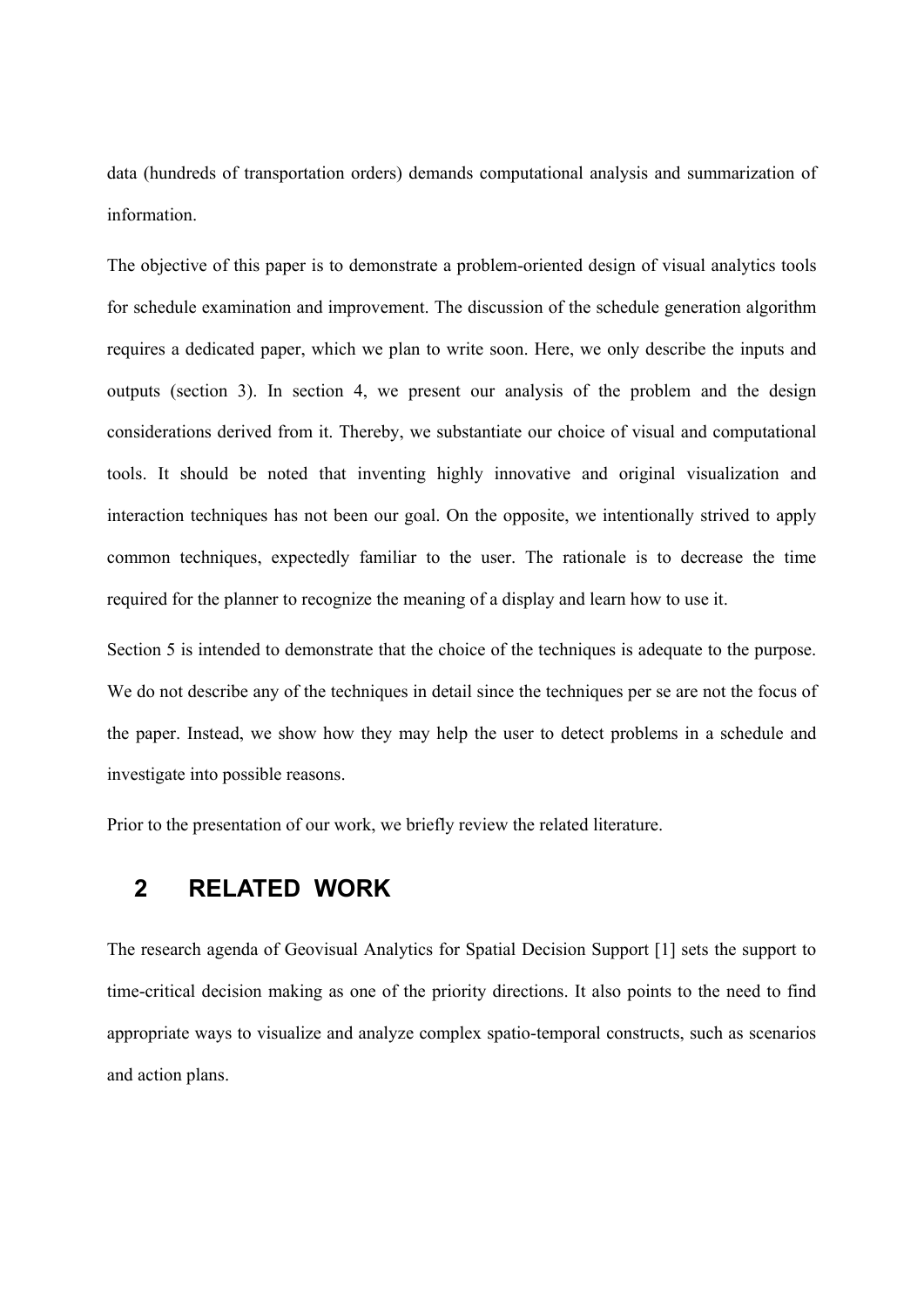The problem of transportation scheduling is considered in the area of Operations Research, where it is ascribed to a generic class of Vehicle Routing Problems [2]. For this class of optimization problems, deterministic mathematical techniques do not work sufficiently well while heuristic methods, such as Genetic Algorithms [3], offer a powerful alternative [4,5,6]. As we have noted, the problem usually cannot be solved fully automatically and requires the involvement of a human analyst with his/her domain expertise and knowledge of the geographic area. Existing software systems for automated transportation planning typically include visualizations to presents the results of schedule computation and optimization to the user and allow the user to modify the schedule [7,8,9,10]. Commonly used types of display are table and Gantt chart (a horizontal bar chart representing the duration of tasks against the progression of time). As these displays do not contain geographic information, they are often combined with maps showing the geographic locations involved [7]. Sometimes, planned shipments and vehicle moves are also represented on a map as directed lines (vectors) connecting source and destination locations [9]. A disadvantage is that the spatial and temporal aspects of a schedule are shown separately, and it is not easy for the user to establish links between them. To alleviate this problem, the user is offered a chart where the horizontal dimension represents time and the vertical dimension provides positions for the names of the locations [8,10]. In this chart, diagonal lines represent movements of vehicles from place to place and horizontal lines or bars indicate their staying in a location. Movements of several vehicles are shown by lines differing in color.

A shortcoming of these approaches to schedule visualization is their lack of scalability. Thus, a table or Gantt chart representing hundreds of orders can hardly facilitate schedule analysis, and a map with hundreds of overlapping and intersecting vectors is completely unreadable.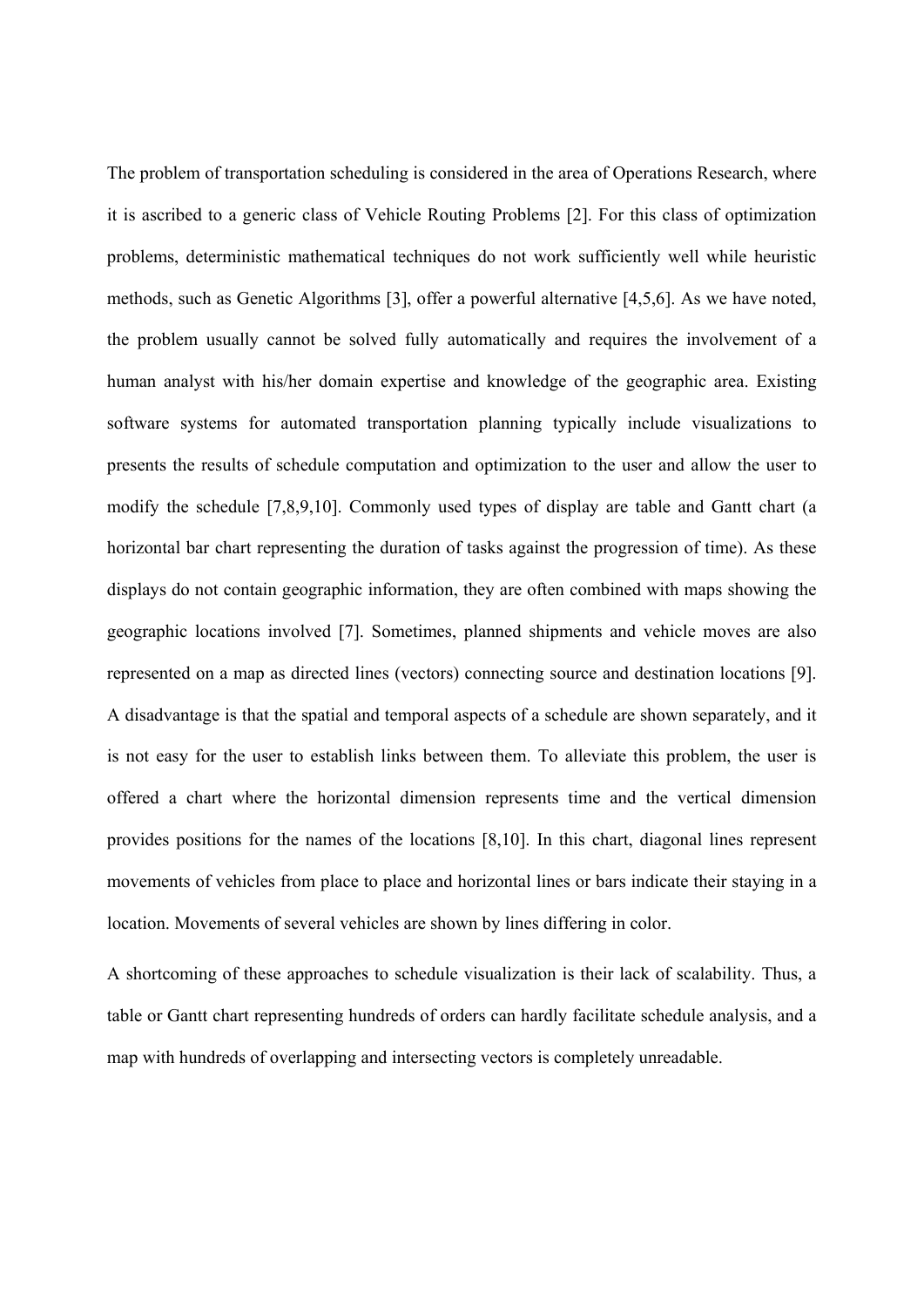In [11], the authors present a solution based on the micro/macro display concept advocated by E.Tufte [12]: the macro features (overall shape) of a graph capture dispersion and trend information about the entire data set while micro encoding represents individual data items. This idea has been used for the visualization of data concerning planned transportation of injured and sick people to medical treatment facilities. Tiny symbols representing individual patients are positioned according to the planned departure times or readiness times while the color and shape of a symbol can encode attributes of the patient. The symbols for scheduled and unscheduled patients are stacked on two sides of the time axis. In the result, the macro features of the display show the total number of the patients and the distribution of the planned vs. unplanned patients over time. This visualization, however, does not present information about the transportation means (vehicles), source and destination locations, and durations of the trips. It does not seem that the micro/macro display concept can be straightforwardly applied also to these types of information. Another approach is representing data in an aggregated way. In [13], temporal, geographic and categorical aggregations are used to visualize data about multiple events distributed in space and time. These ideas can be adapted to the visualization of transportation orders taking into account the differences in the data structure.

# **3 SCHEDULER OUTPUT AND RELEVANT SOURCE DATA**

An evacuation (or, more generally, transportation) schedule is a collection of *transportation orders* assigned to available vehicles, where a transportation order specifies one trip of a vehicle: source and destination locations, start and end times, and people (more generally, items) to be delivered. In an emergency evacuation, it is typically necessary to schedule the transportation of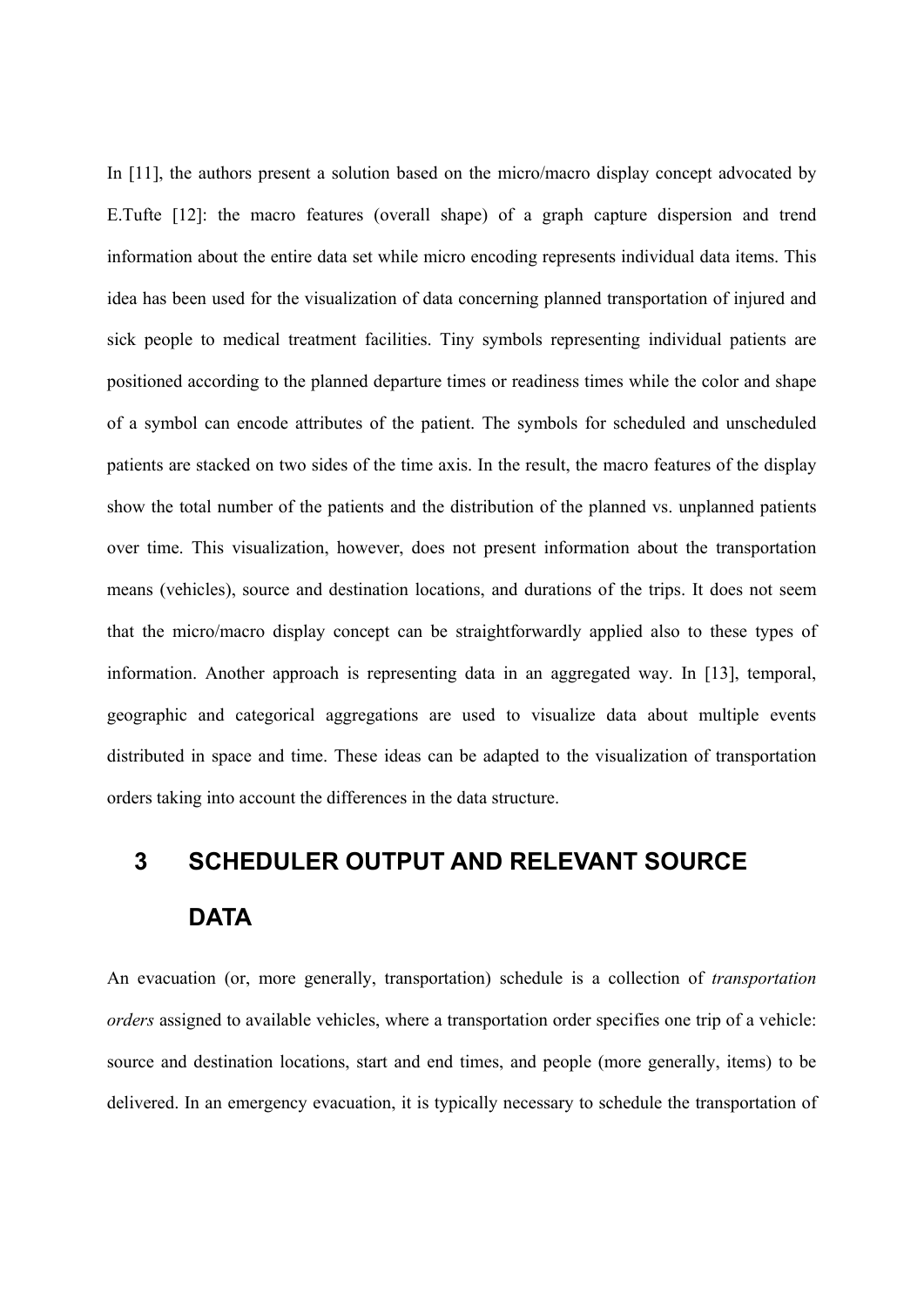people from multiple sources (original locations) to multiple destinations. The number of people to evacuate may be quite large. An evacuation planner does not deal with each person individually and even does not have data at the level of individuals but only data about the (estimated) number of people in each location. The task is to assign groups of people to suitable destinations, find appropriate vehicles to deliver them, and set the times for the trips of the vehicles. There may be diverse categories of people such as general public, disabled people, and critically sick or injured persons. These categories need to be handled differently, which includes the selection of proper destinations and proper types of vehicles as well as proper timing of the transportation.

The problem of evacuation planning differs from standard vehicle scheduling problems solved in business applications, where an input for a scheduling algorithm usually consists of transportation requests (incomplete transportation orders) specifying the types and numbers of items to be delivered and their sources and destinations. The task of an algorithm is to associate each request with an appropriate vehicle and a time interval when this vehicle will fulfill the delivery.

In evacuation planning, the input information includes (1) the places where there are people to evacuate, (2) the numbers and categories of these people, (3) the latest allowed departure times per place and category; (4) possible destinations, i.e. safe places to which people can be moved, and their capacities, by people categories. The user has no time for the formulation of transportation requests. According to the specifics of the problem, we have devised a specialized scheduling algorithm (by adapting the Breeder Genetic Algorithm described in [5]), which, in addition to the standard functionality, is able to divide the total number of people in a location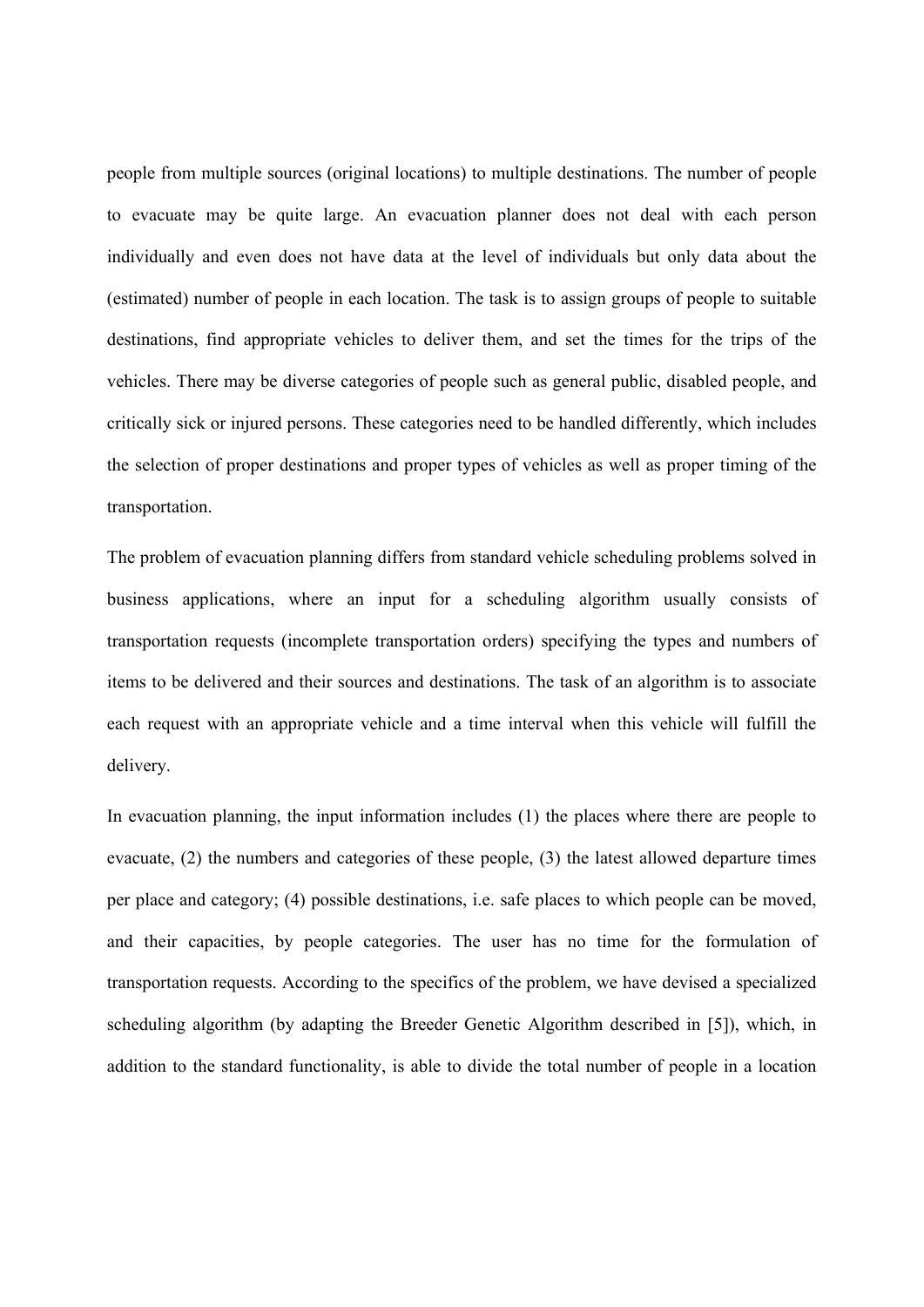into groups fitting in available vehicles and choose an appropriate destination for each group. Similarly to other scheduling algorithms, our algorithm also requires the following data:

- Fleet description, which defines the types of vehicles and the initial distribution of available vehicles over the various locations. For each vehicle type, the capacity is specified, separately for each category of people it can be used for.
- Distance (time) matrix, which contains the estimated travel times between each pair of locations.

It should be noted that defining the routes of the vehicles is not the task of the scheduler but can be done by one of the existing routing tools, which can also provide the estimated travel times for the time matrix.

An important property of the algorithm is that a valid solution exists at any moment while the quality is progressively improved as the algorithm continues its work. In a case of emergency, the user does not need to wait until the algorithm finishes its work but can get a reasonably good (although not necessarily optimal) solution within affordable time limits. Thus, for our example data with 14 source locations containing in total 4692 people of 6 different categories, 105 vehicles of 7 different types, and 25 destinations, we could have quite good schedules already after one minute of running the tool. The tool is designed so that the user may specify a time limit and is notified when this time limit has been reached or the algorithm has finished its work, whatever comes first. In case of reaching the time limit, the user may load the current version of the schedule for the visual inspection and either stop the algorithm or allow it to continue the optimization process while the current schedule is under review. The process finishes when further optimization does not significantly improve the solution. Generally, genetic algorithms,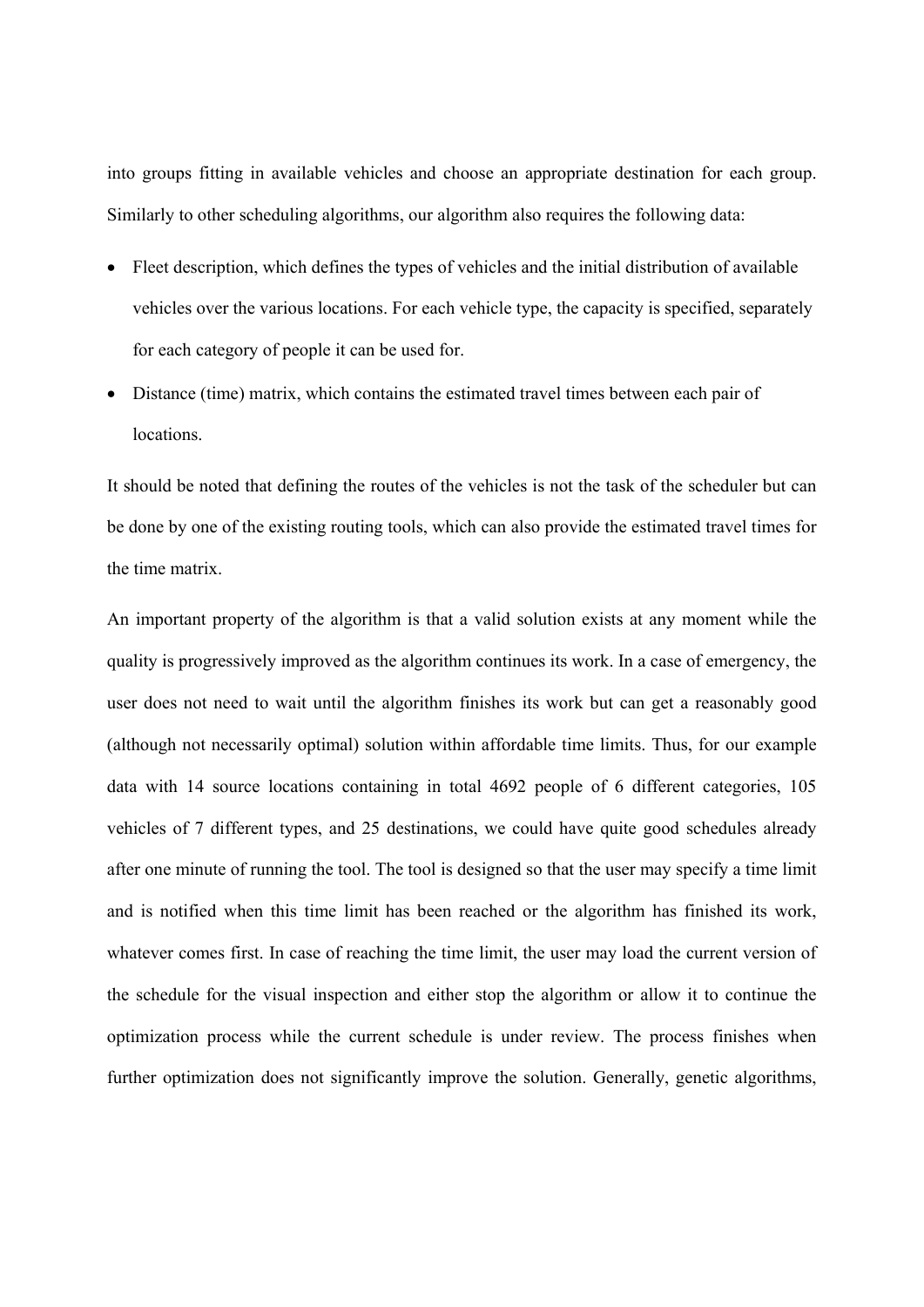like any other heuristic methods, do not guarantee arriving at an optimal solution. They do, however, produce near-optimum solutions when properly designed.

# **4 PROBLEM ANALYSIS AND DESIGN CONSIDERATIONS**

The visualizations discussed in Section 2 are designed to represent detailed information about individual transportation orders so that the user could review the orders and, if needed, modify some of them. However, a schedule for the transportation of a large number of people from multiple source locations to multiple destinations is inevitably large. Thus, in our experiments, the number of orders in the automatically produced schedules varied around 400 (the variation results from the non-deterministic character of the algorithm). An evacuation planner usually has no time for a detailed inspection of all orders; hence, a different approach is required.

Besides being more time-critical, the emergency evacuation problem is also more complex than typical business transportation problems. The additional complexities, which have been noted in the previous section, do not only affect the scheduling algorithm but also complicate the planner's work on schedule evaluation and increase the amount and diversity of information to be analyzed (thus, the planner additionally needs to assess the choice of the destinations and vehicles).

Essentially, evaluation of a schedule means finding answers to three questions:

1. Does it achieve the goal, i.e. are all people timely delivered to appropriate destination places by appropriate vehicles?

2. Is it feasible?

3. Is it rational?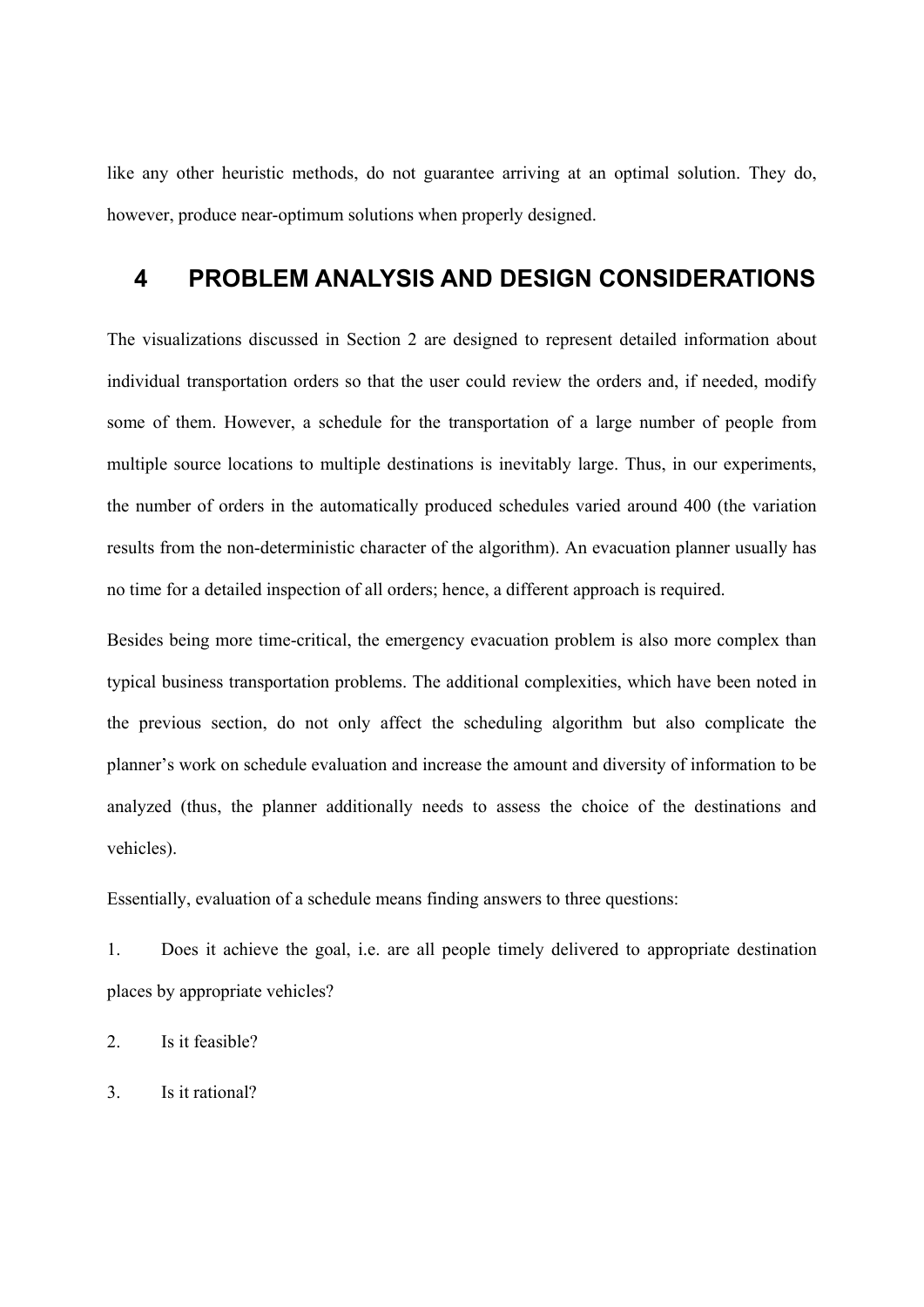In case of detecting problems such as undelivered people or late deliveries, they need to be explored in order to understand the reasons (e.g. deficient transportation resources) and find suitable corrective measures. Here is a list of possible problems:

1) Problems in attaining the goal (effectiveness problems):

- a) Undelivered people;
- b) Late deliveries with respect to the time constraints;
- c) Use of improper vehicles;
- d) Delivery to improper places.
- 2) Feasibility problems:
	- a) Use of more resources than available, i.e. exceeding the capacities of the vehicles or destinations;
	- b) Multiple vehicles loading or unloading simultaneously in the same place (there may be not enough space or not enough personnel for this).
- 3) Rationality problems:
	- a) Time gaps between transportation orders when vehicles are idle;
	- b) Distant trips that can be avoided by choosing other destinations;
	- c) Low use of vehicle capacities;
	- d) Unjustified use of very expensive vehicles.

These problems clearly differ in importance. Thus, under time-critical conditions, the planner would not spend time for building a perfectly rational plan but rather use any feasible plan that attains the goal. The tool(s) need to be designed so that the presence or absence of effectiveness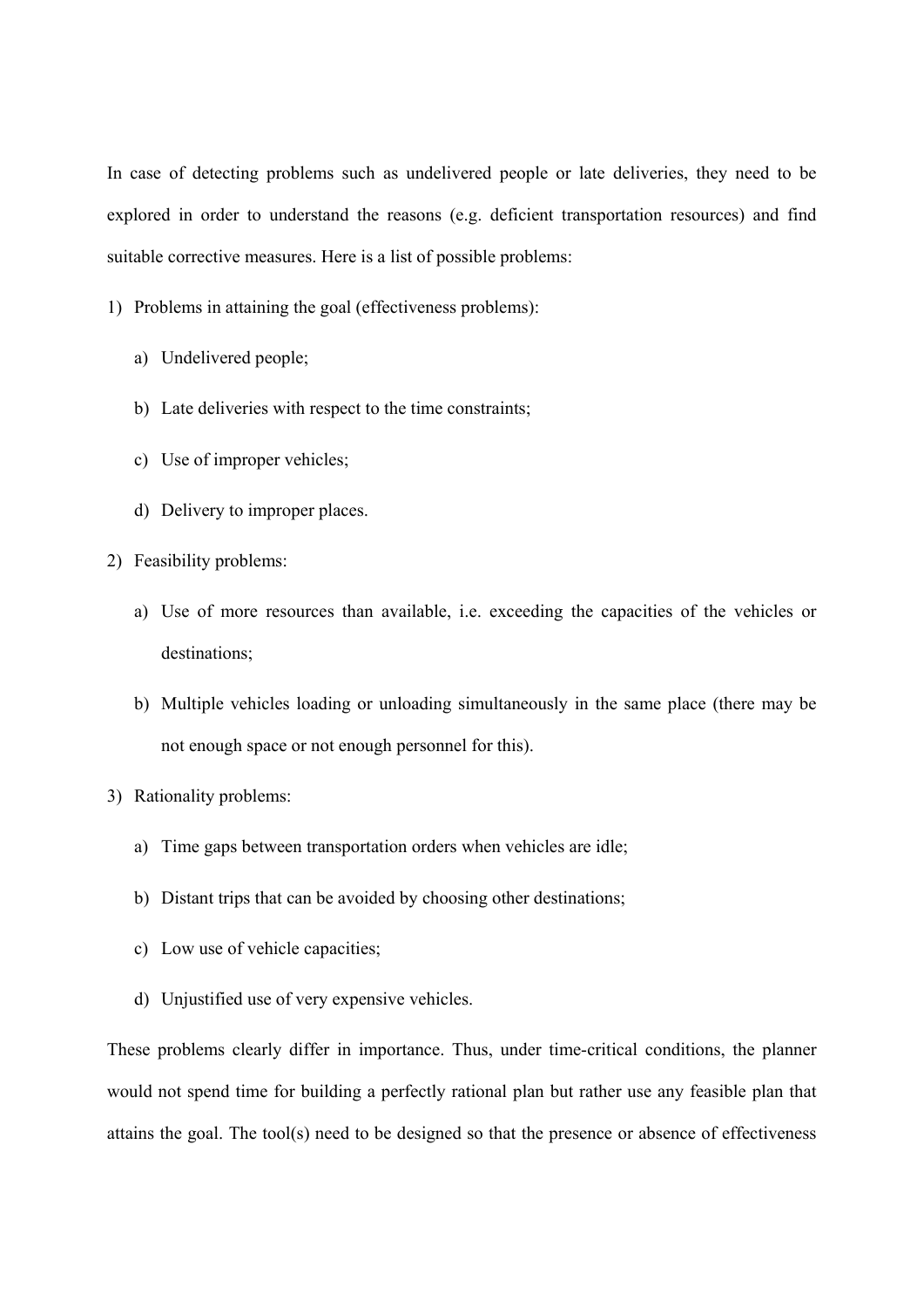and feasibility problems could be immediately visible and, in case of presence of such problems, the reasons were also immediately seen or easy to find out. The planner should also be able to spot and explore rationality problems when time permits but immediate detection is not so much required.

According to the design of the scheduling algorithm, effectiveness problems can only arise due to resource deficiency. Hence, it is reasonable to construct the visualization so that it simultaneously exposes the presence or absence of effectiveness problems and shows the availability and use of resources, specifically, vehicles and destination locations. The display of resource use can also demonstrate the absence of overuse of resources (it is guaranteed by the algorithm but nevertheless needs to be shown to the planner).

The potential feasibility problems with multiple vehicles coming to the same place at the same time are place-dependent. Thus, there will be no problem in such a place as a shopping centre or industrial enterprise having a big parking lot. In such a place, simultaneous arrival of multiple vehicles may be advantageous rather than problematic. Therefore, it is unreasonable to preclude such situations completely through algorithm design. On the other hand, it is hardly possible to supply all relevant location-related knowledge to the automatic scheduler in advance for taking it into account in schedule building; besides, there is no time for this in an emergency situation. It is therefore necessary to design the visualization so that the human planner could easily detect potentially problematic situations and involve his/her domain knowledge to decide whether the problems really exist.

Because of the time pressure and the size of the data, the planner needs summarized information. However, highly summarized information such as the total number of undelivered people and total delay with respect to the time constraints may indicate the existence of problems but is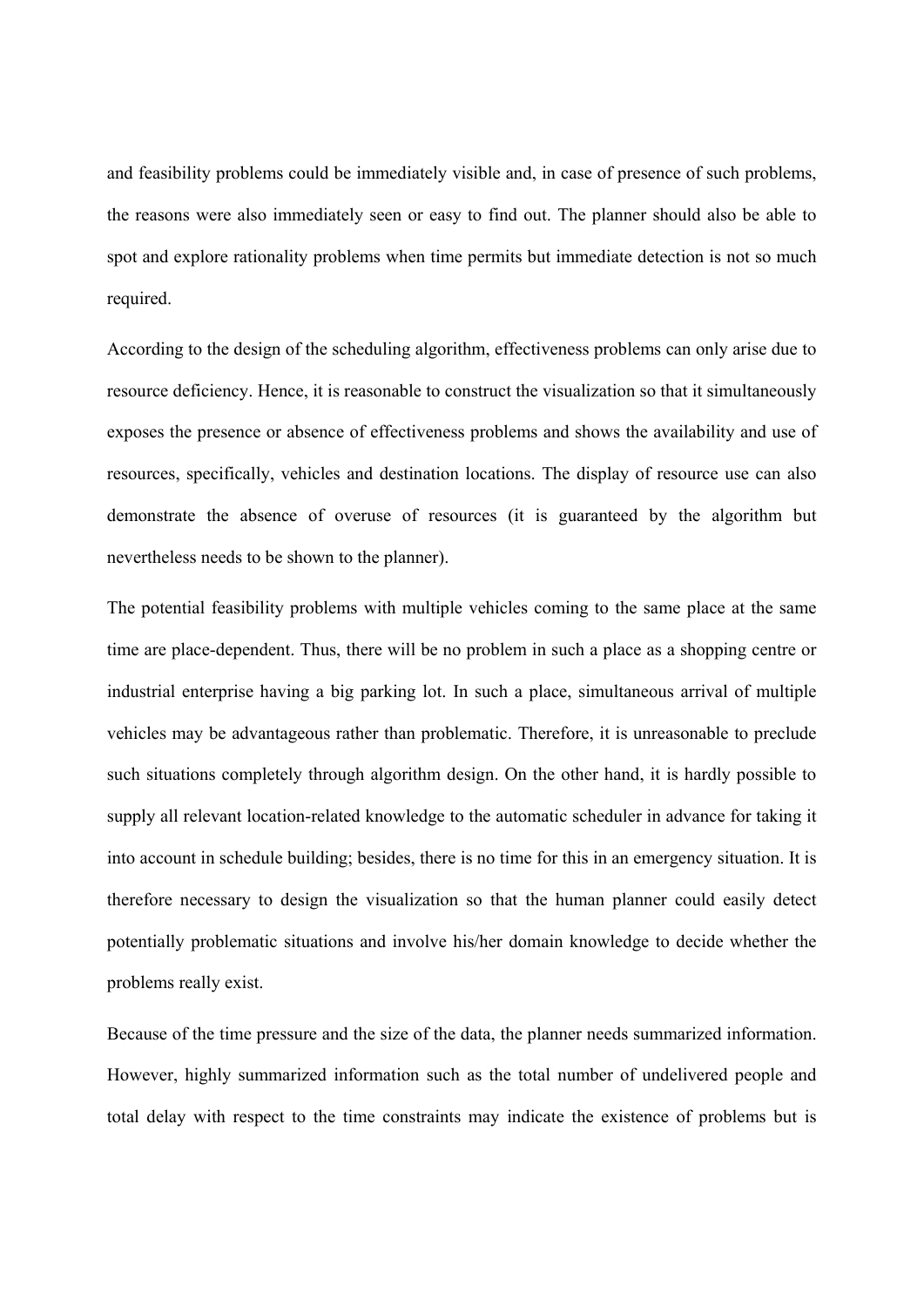insufficient for the exploration into their reasons. A degree of summarization adequate for both purposes is highly desirable. In this respect, it is productive to show the temporal progress of the transportation according to the schedule using data aggregated by small time intervals. This will allow the planner not only to note the existence of a problem (e.g. late delivery) but also the time when it occurs and immediately explore the status of the transportation resources and destinations around this time. A useful general guideline is given in the Visual Analytics Mantra put forward by D.Keim [14]: the data are computationally processed ('Analyze First') to provide an overview and expose problems ('Show the Important'), which may be examined through querying and further computations and visualizations ('Zoom, Filter and Analyze Further') while the original data are always accessible ('Details on Demand'). As may be seen from Fig.1, our approach corresponds to this principle.

#### *<Figure 1>*

Another design consideration is that the planner should be able to focus on the parts of the schedule relevant to different people categories. One reason is simplification of the display and the information to be perceived from it. Another reason is that the planner can apply some priority order in reviewing the parts of the schedule, for instance, start with critically sick and injured people who need urgent help. Then, if the planner is satisfied with the scheduling for this category, he/she can launch the execution of this part even before the rest of the schedule is reviewed.

What should be done when the planner is not satisfied with some part of the schedule? Manual correction of individual transportation orders is time-consuming and therefore not appropriate in emergency situations. A good approach is to utilize the scheduling algorithm not only for the generation of schedules but also for improving them. It should be borne in mind that a specially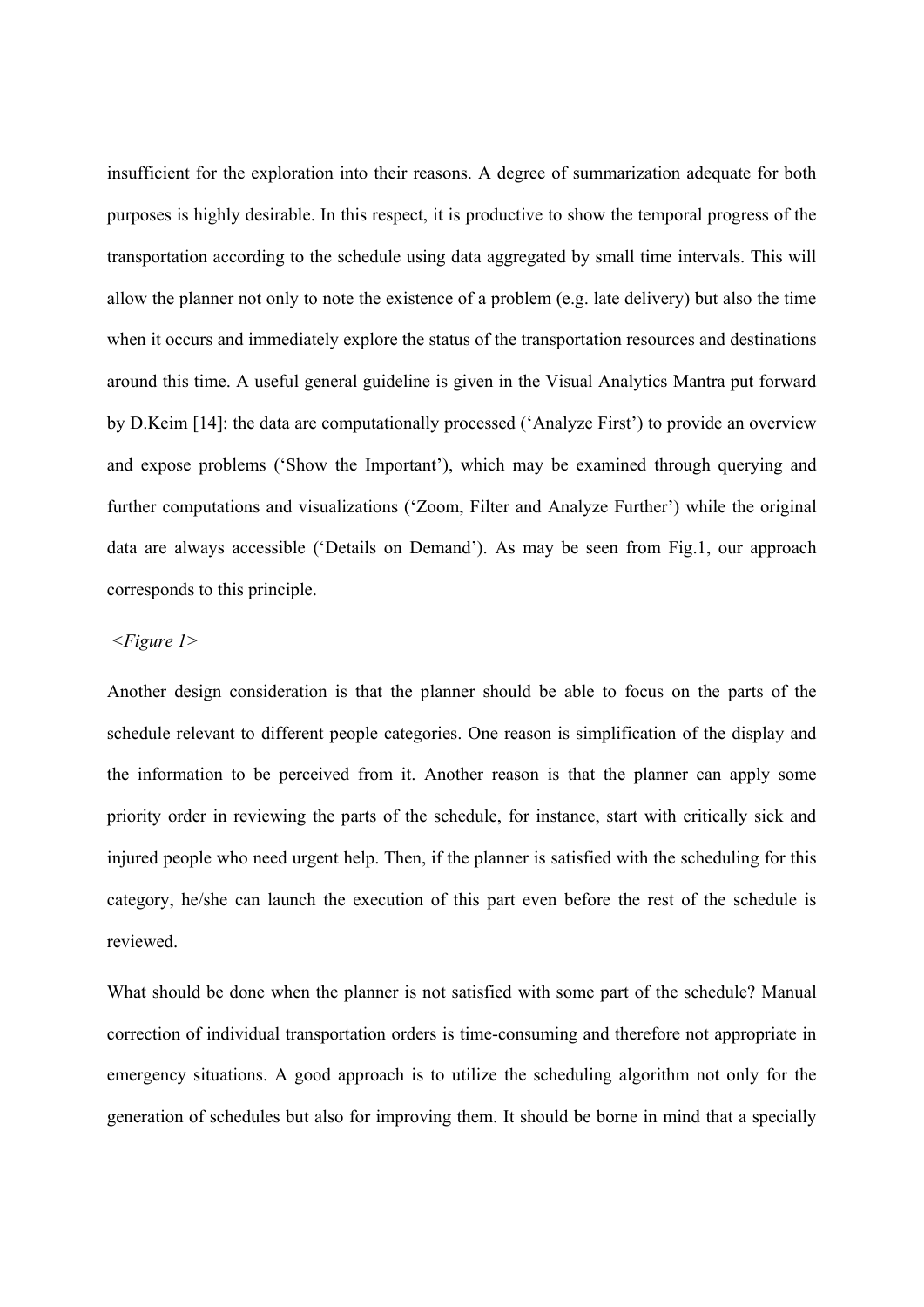designed objective function directs the algorithm towards generating effective, feasible, and rational schedules. If the algorithm has been stopped early in the optimization process, allowing additional computation time may in some cases be sufficient for making the schedule acceptable. It is reasonable to apply additional optimization only to the part of the schedule that requires improvement. For this purpose, the algorithm is devised in such a way that some transportation orders may be marked as fixed (non-modifiable); the further optimization is then applied only to the remaining orders. The corresponding user interface should enable the planner to divide the set of orders into fixed and modifiable without the need to view and mark individual orders. The following division criteria are appropriate:

- people category: the user selects one or more categories, and the system fixes the respective orders including the empty trips of vehicles to the source locations of these people;
- time: the user selects a time moment, and the system fixes the orders that will have been fulfilled before it or will be under execution at this time moment;
- source location: the user selects a subset of source locations, and the system fixes the orders for in- and outgoing trips.

However, the helpfulness of additional optimization is quite limited: it can eliminate or decrease delays in a schedule (when the transportation resources permit) and improve its rationality. As noted earlier, effectiveness problems mostly arise in case of insufficient resources. Thus, the only possible reason for some people being not evacuated is the lack of suitable destinations and/or vehicles or insufficient capacity of the destinations. The same applies to the use of improper places and/or vehicles (there is a parameter determining whether the algorithm is allowed to use unsuitable destinations and vehicles when suitable ones are lacking). Insufficient transportation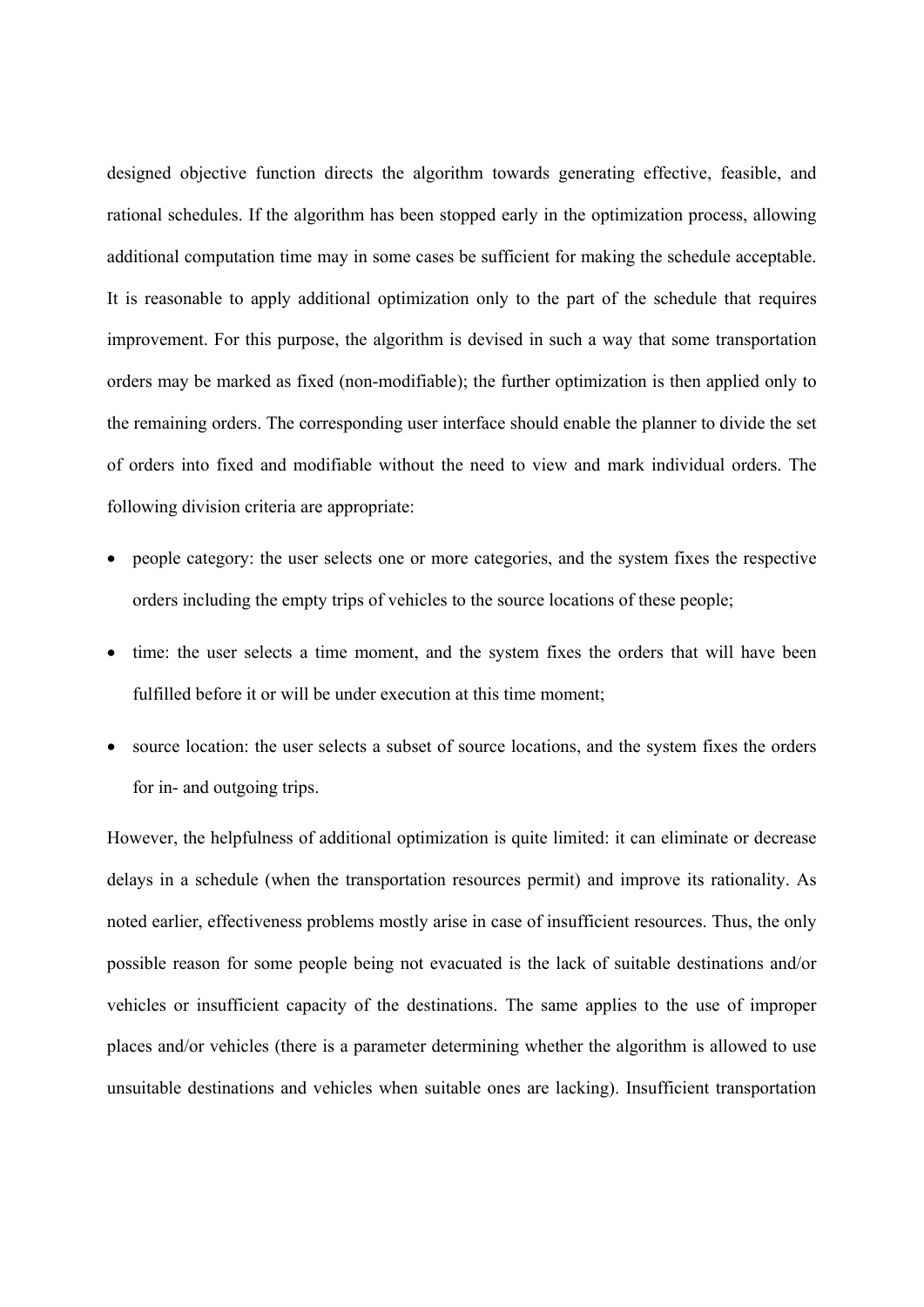resources cause delays that cannot be eliminated through optimization. Such problems require the planner to undertake certain actions or make decisions such as:

- seek additional resources (meanwhile, the acceptable subset of the schedule may be taken for execution);
- set priorities between people groups according to their categories and/or source locations and permit delays for less prioritized groups;
- conclude that the problems (in particular, delays) are not critical and the schedule may be accepted.

As we have discussed, simultaneous presence of multiple vehicles in the same place may or may not be a problem. If the planner detects an undesirable coincidence in a particular place, he/she should be able to shift some of the transportation orders forward in time, mark them as fixed and let the scheduling algorithm appropriately modify the further orders assigned to the same vehicles. If these modifications introduce delays, the planner may require the algorithm to optimize the subset of the schedule comprising the orders that start after the latest shifted order.

Besides the possibility of correction, it is also necessary that the scheduling algorithm could adjust the schedule to changes in the situation such as appearance of additional people to be evacuated, deviations of the real travel times from the estimated ones, some resources becoming unavailable or new resources being added. For this purpose, the planner can apply the time-based division for marking the past and currently executed orders as fixed. Then, after appropriate changes of the input data, the planner re-runs the algorithm to obtain an adapted version of the schedule.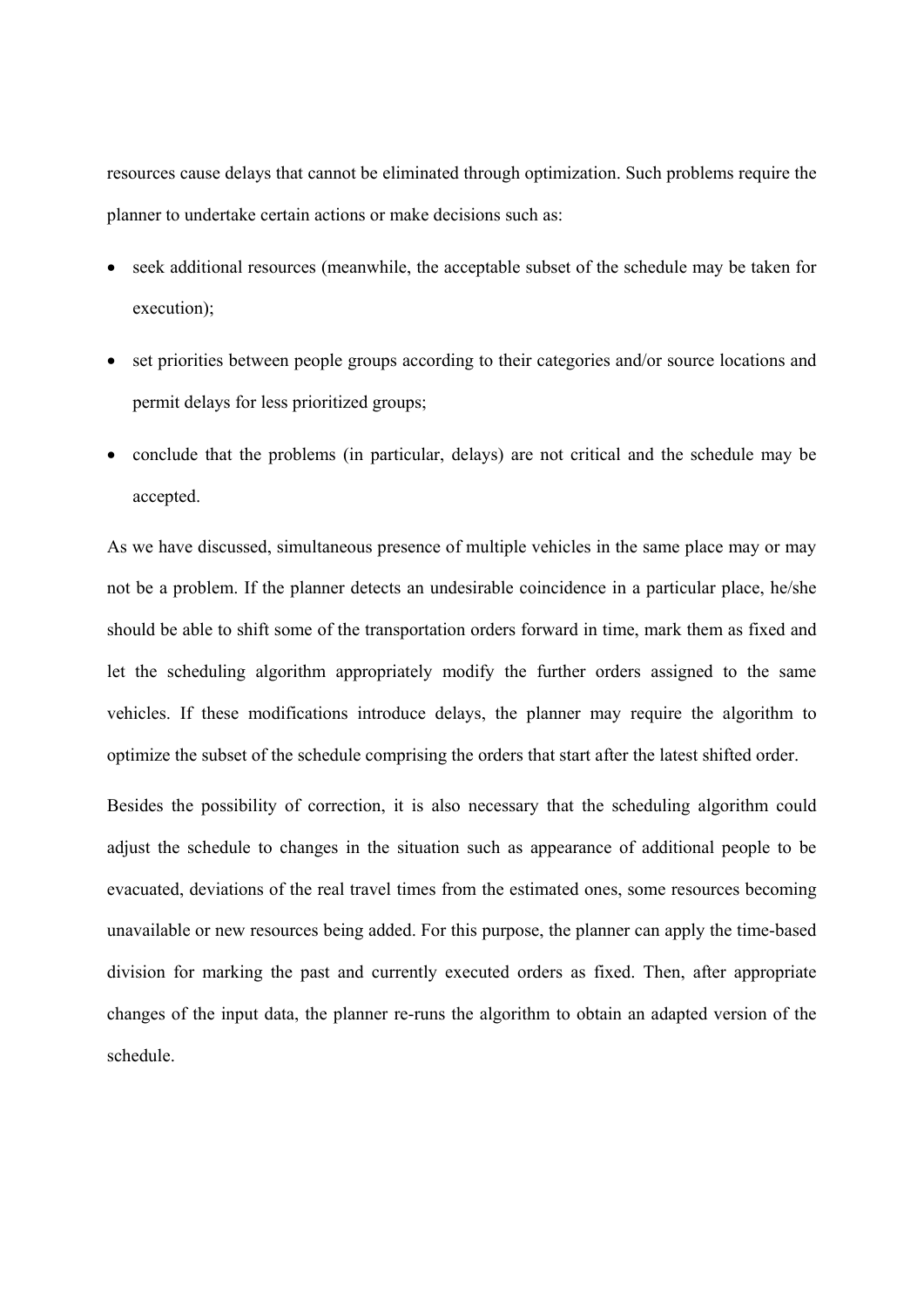A general requirement to the user interface of the system is the maximum possible simplicity and ease of use. This poses significant challenges: the complex structure of the information, which involves geographical space, time, and heterogeneous objects (people and vehicles) with states and positions varying in time, necessitates the use of several coordinated views representing different components and aspects. In this situation, it is desirable to avoid additional windows or panels with controls for user interaction and give preference to direct manipulation techniques. It is also appropriate to utilize representation methods familiar to the users.

In the next section, we present the visual and computational techniques we have chosen on the basis of the task analysis and demonstrate their use for schedule assessment.

# **5 VISUALLY SUPPORTED SCHEDULE ASSESSMENT**

# *5.1 Dynamic aggregators*

In the previous section, we have reasoned that the planner needs a summarized representation of the data together with the ability to focus on various subsets. To meet this need, we combine interactive filtering of the data with dynamic aggregation. According to our design, the user may set one or more data filters of different types: by people category, by time interval, by source, and/or by destination. The aggregation is applied to the portion of the data that have passed through the filters and immediately re-applied when the filters change. For this purpose, the computational analysis module of the system generates so-called *dynamic aggregators* (Fig.1). A dynamic aggregator is a special object linked (i.e. having references) to a number of data records and able to check which records satisfy current filters and to derive certain statistical summaries from such records. The aggregators are responsible for the representation of the summaries on visual displays and for updating the view when the filters change.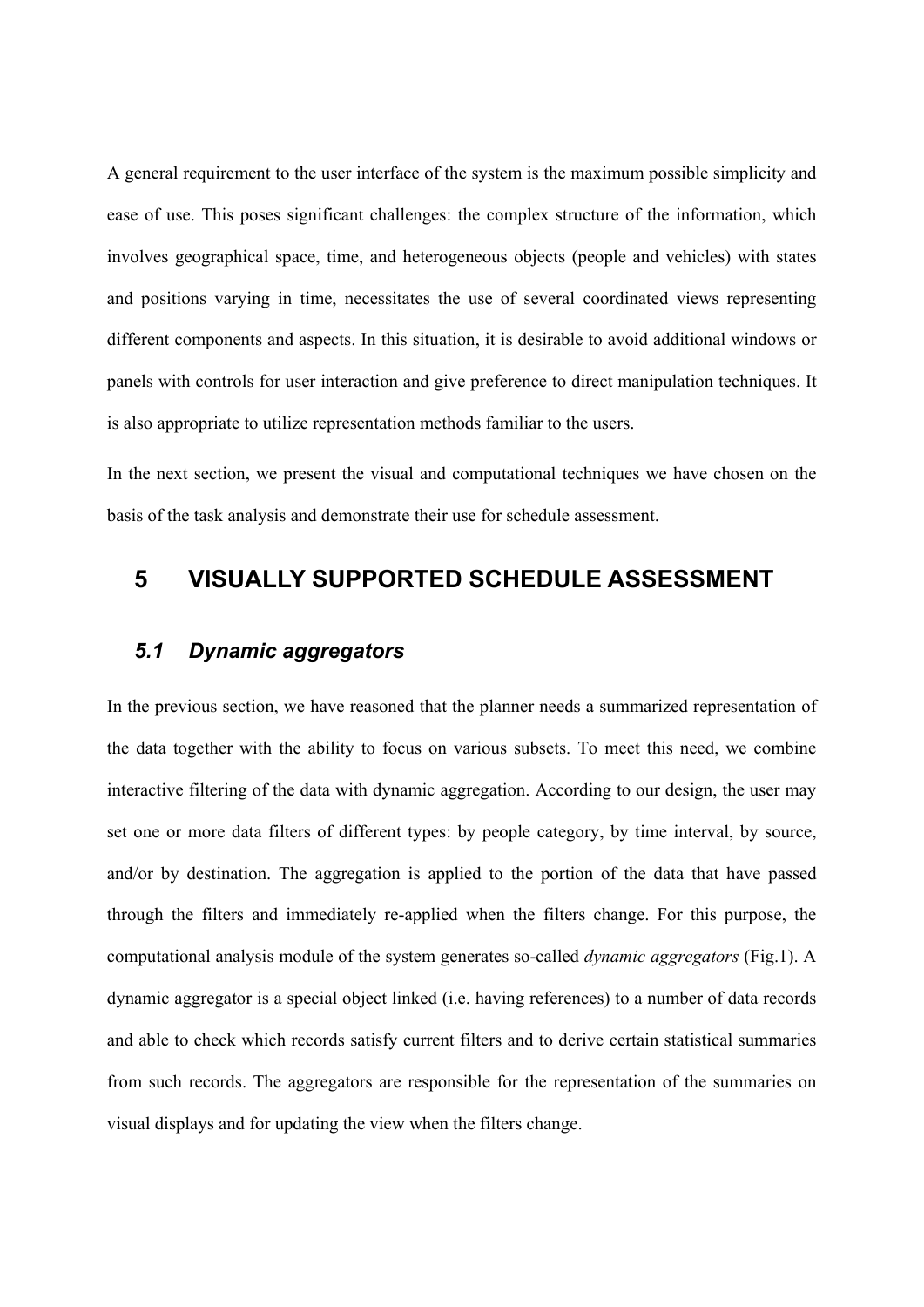Several kinds of dynamic aggregators are used, as described below. Some aggregators are applied directly to the output of the scheduling algorithm while the others are linked to certain secondary data produced by the computational analysis module, such as a table describing groups of people with "common fate", i.e. being originally in the same place and transported together to the same destination or staying together in the source. For each group, the table specifies the category and number of people, the source and destination, the departure and arrival times, the delay, and the vehicle used for the transportation (some of the fields may be empty if the schedule contains no appropriate transportation orders). Another derived dataset contains records about the source locations of the vehicles and their visits to different places. For each place, the arrival and departure times are specified.

**Trip aggregator.** This kind of aggregator summarizes data about trips having a common source and a common destination. It is linked to the transportation orders (i.e. records of the transportation schedule) with this source and this destination and computes the total number of the trips, the numbers of trips with and without people, the total number of people transported, and the number of different vehicles involved.

**Source-related people counter.** This kind of aggregator is constructed for each source location and is linked to the records describing people groups originally present in this location. From these records, the aggregator computes how many people will be present in the location by the end of the time interval selected through the temporal filter and how many of them will stay there too long, i.e. after the time limit being reached. When the temporal filer is not set, the aggregator computes the maximum number of people simultaneously present in the place (usually this is the initial number of people).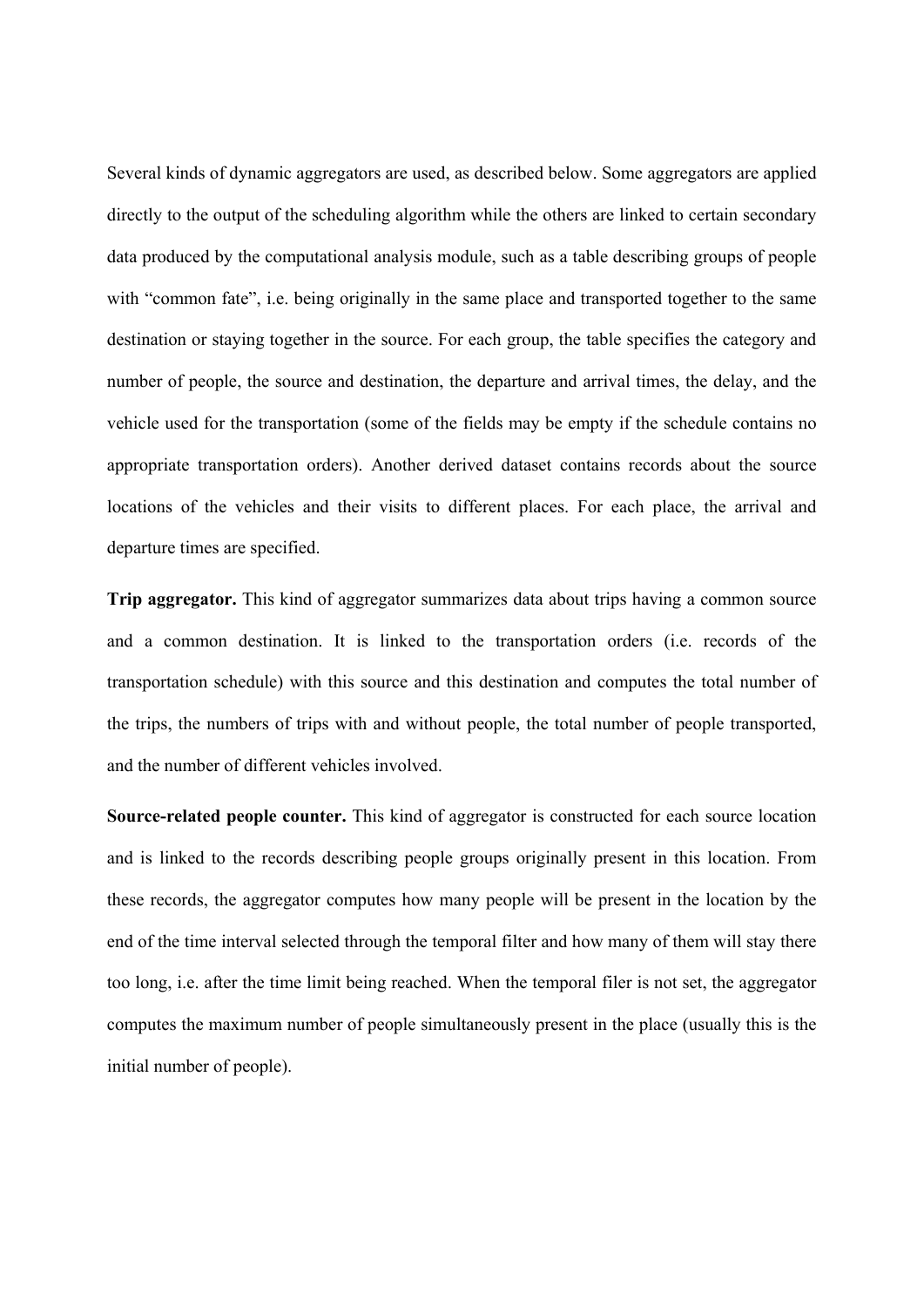**Destination-related people counter** is similar to the source-related people aggregator. It computes how many people will have been transported to a destination. Additionally, it "knows" the capacities of the destination for different people categories (this information is retrieved from the scheduler's input) and computes the remaining capacities.

**Place-related vehicle counter.** This kind of aggregator is created for each source of vehicles and for each place ever visited by at least one vehicle. A vehicle counter is linked to the appropriate records of the derived table describing the locations of the vehicles at different times. It determines which vehicles will be present in the place by the end of the currently selected time interval and computes the number of these vehicles. When the time filter is not set, the aggregator computes the total number of vehicles that will visit this place.

**People-by-states aggregator.** It uses the derived dataset about the people groups to compute for different time intervals how many people in total will be in each of the following states: staying in their source locations while the time limits are not yet exceeded; staying in the source locations after the time limits have been exceeded; being on the way to designated destinations in suitable vehicles; being transported in unsuitable vehicles; being in suitable destinations; being in unsuitable destinations. The time intervals result from dividing the whole time span of the schedule execution by the moments when changes in people states occur, i.e. some trips start or end.

**Destinations use calculator.** Similarly to the destination-related people counter, it calculates the used and free capacities in the destinations but does this for all existing destinations and for time intervals defined according to the moments of changes. The destination use counter counts separately the number of people that will be delivered to unsuitable destinations, if any. It can also detect and summarize overused capacities in the destinations.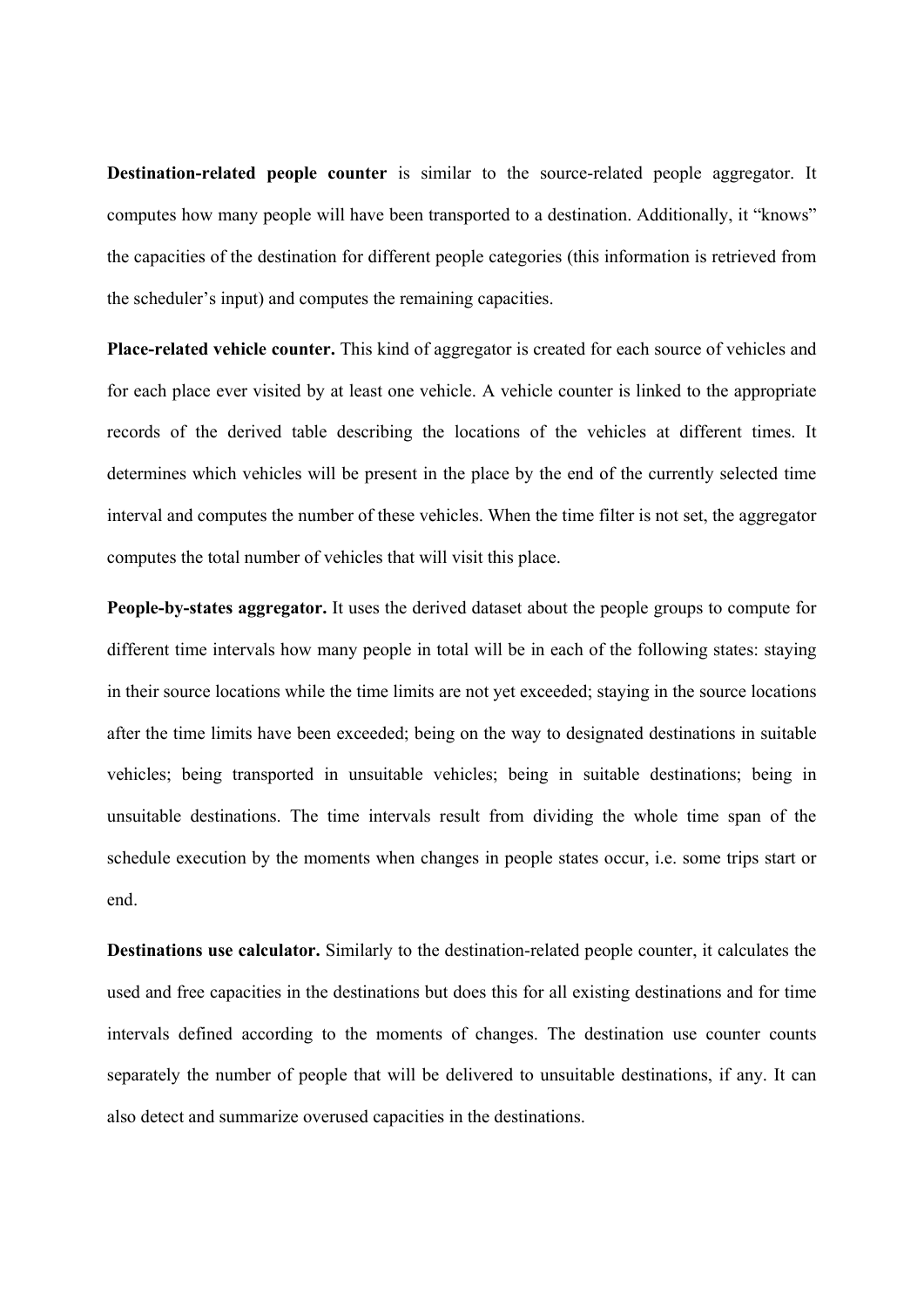**Fleet use calculator** counts for different time intervals how many vehicles will be idle, moving without load (to pick up people), and moving with load. It also computes the total, used, and free capacities in the vehicles. Separately, it computes the used capacities in unsuitable vehicles, if any. This aggregator can also detect and summarize overused capacities in the vehicles.

The former four kinds of aggregators, which are related to particular locations or pairs of locations, are sensitive to all filters. The latter three aggregators summarize the data over all locations, people, and vehicles. They are sensitive only to the filter by people category. When some category is selected, the people-by-states aggregator counts only people of this category. The destination use calculator summarizes the data over the destinations suitable for this people category. However, if some people of this category are planned to be moved to unsuitable destinations, those destinations will also be involved in the computations. Analogously, the fleet use calculator performs its computations only with the vehicles either suitable for the selected people category or planned to be used for transporting people of this category.

Aggregators by themselves have no visual appearance but the data they produce are used in various visual displays, which will be introduced in the following subsections.

# *5.2 Overview of the transportation progress*

When a schedule is loaded in the system, the system immediately generates a display providing an overview of the transportation progress over time (Fig.2). This visualization is designed so as to expose major problems, specifically, undelivered people, delays, and use of unsuitable vehicles and destinations, or to demonstrate the absence of these problems. The horizontal dimension of the display represents the time of the schedule execution. In the vertical dimension, it is divided into four sections, which portray the summary data produced by the overall aggregators: people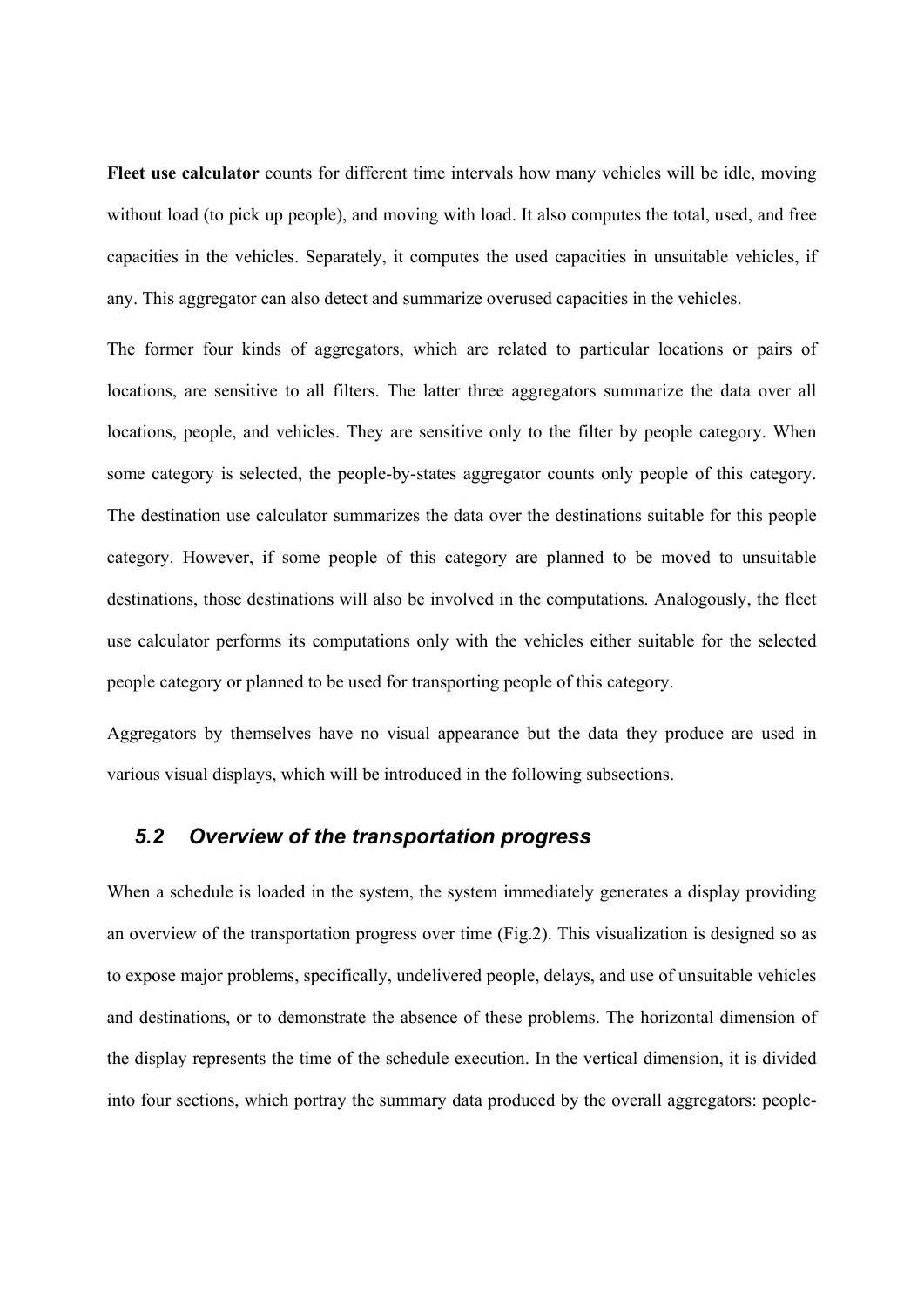by-states aggregator (upper section), destinations use calculator (second section from top), and fleet use calculator (two lower sections representing the use of capacities in the vehicles and the activities of the vehicles, respectively).

### *<Figure 2>*

As described in the previous subsection, the overall aggregators summarize data by time intervals with the bounds determined by the moments of changes. The respective sections of the schedule summary display are composed from segmented bars where each bar corresponds to a time interval and has the width proportional to the length of the interval. Since each aggregator defines the time intervals independently of the others, the widths of the bars differ between the sections. The leftmost bar in each section corresponds to the time before the transportation will start. The rightmost bar in each section corresponds to the time after the transportation will be finished. These special bars have fixed widths. In the vertical dimension, the bars in all sections are divided into colored segments representing various summaries computed by the respective aggregators for these time intervals.

In the upper section, the segments of the bars represent the numbers of people in different states: in sources, delayed in sources, on the way to destinations, in destinations, in unsuitable vehicles, and in unsuitable destinations (normally, the latter two states do not occur). The full height of the bars represents the total number of people, which is shown in the legend on the right.

The next section contains a destination use chart where the bar segments represent summarized capacities in the destinations: free capacities in unused destinations, free capacities in partly used destinations, filled capacities in partly used destinations, and filled capacities in fully used destinations. Besides, overused capacities and used capacities in unsuitable destinations will be exposed in case of occurrence. The full height of the bars shows the total capacity of all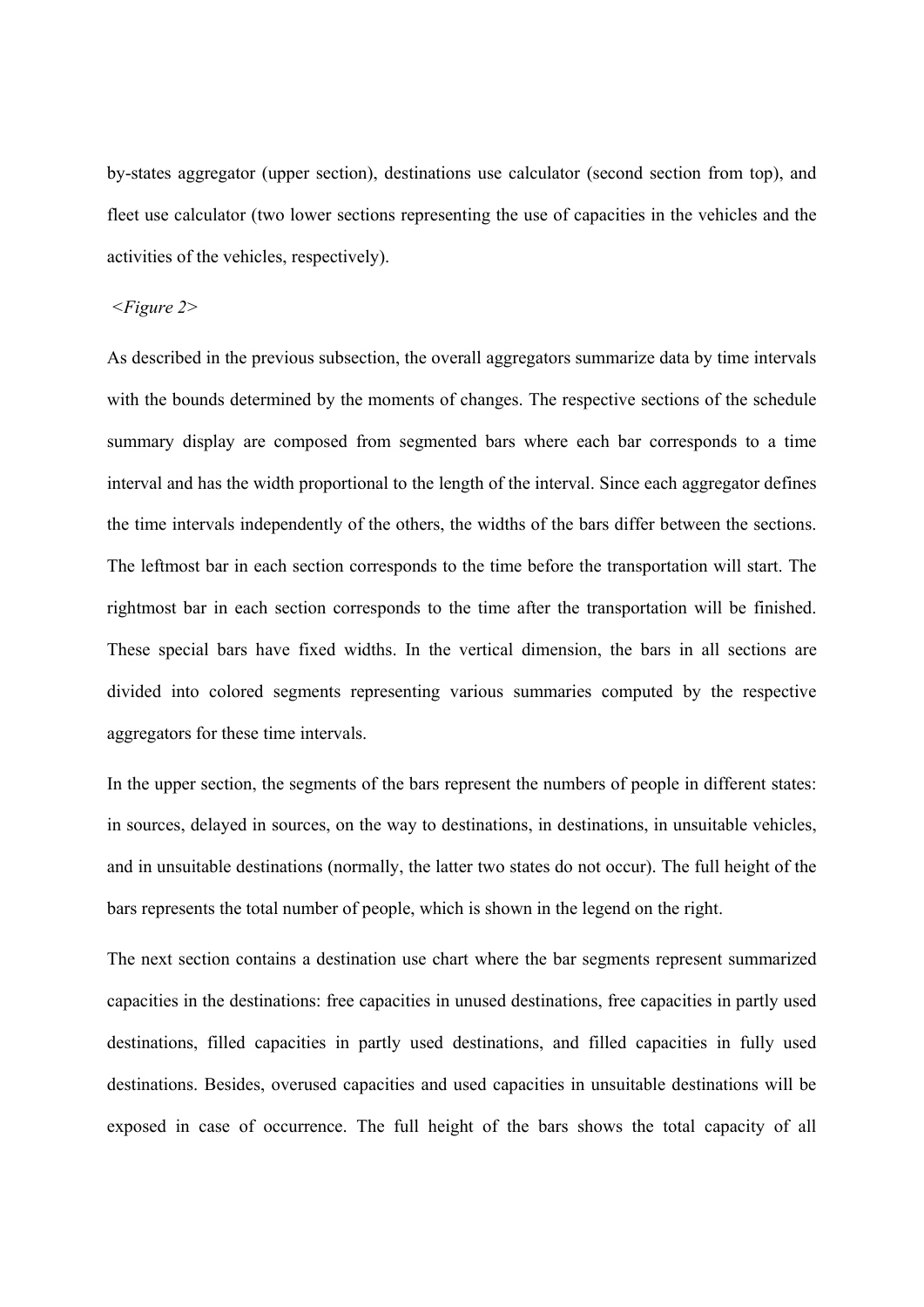destinations, i.e. how many people they can accommodate all together. The figure is shown in the legend and can be easily compared with the total number of people to be evacuated.

A fleet use chart in the third section from top shows the free and used capacities in the available vehicles. Analogously to the destination use chart, the fleet use chart is able to expose overloads of vehicles and the use of unsuitable vehicles. Grey-colored segments correspond to the capacities in the vehicles moving without load to pick up people. The full height of the bars corresponds to the total capacity of all vehicles.

The lower section contains a chart of fleet activities, where the bar segments show the numbers of the vehicles in each of the three states: idle, moving with load, and moving without load. The full height of the bars corresponds to the number of available vehicles.

At the bottom of the display, there is a choice control allowing the user to select different categories of people. The aggregators react to this by re-computing the summary data, and the display is updated to portray only the information relevant to the selected category. Thus, Fig.2 shows the transportation progress summary for the category 'critically sick or injured people'. One of the choice options is "All categories". When it is selected, the filtering by people category is cancelled, and the aggregators compute their summaries from all data.

The display also serves as an interface for the selection of time intervals, i.e. setting the temporal filter. Clicking on a bar in any chart selects the corresponding time interval, and a double-click in any bar cancels the selection. In this way, we avoid introducing additional UI elements for controlling the temporal filter. As the overall aggregators ignore the time filter and do not modify their outputs when the filter changes, the only change in the appearance of the schedule summary display is the indication of the selected interval in each section by a black frame. Thus, in Fig.2, the time interval from the 15th to 16th minute of the schedule execution is selected.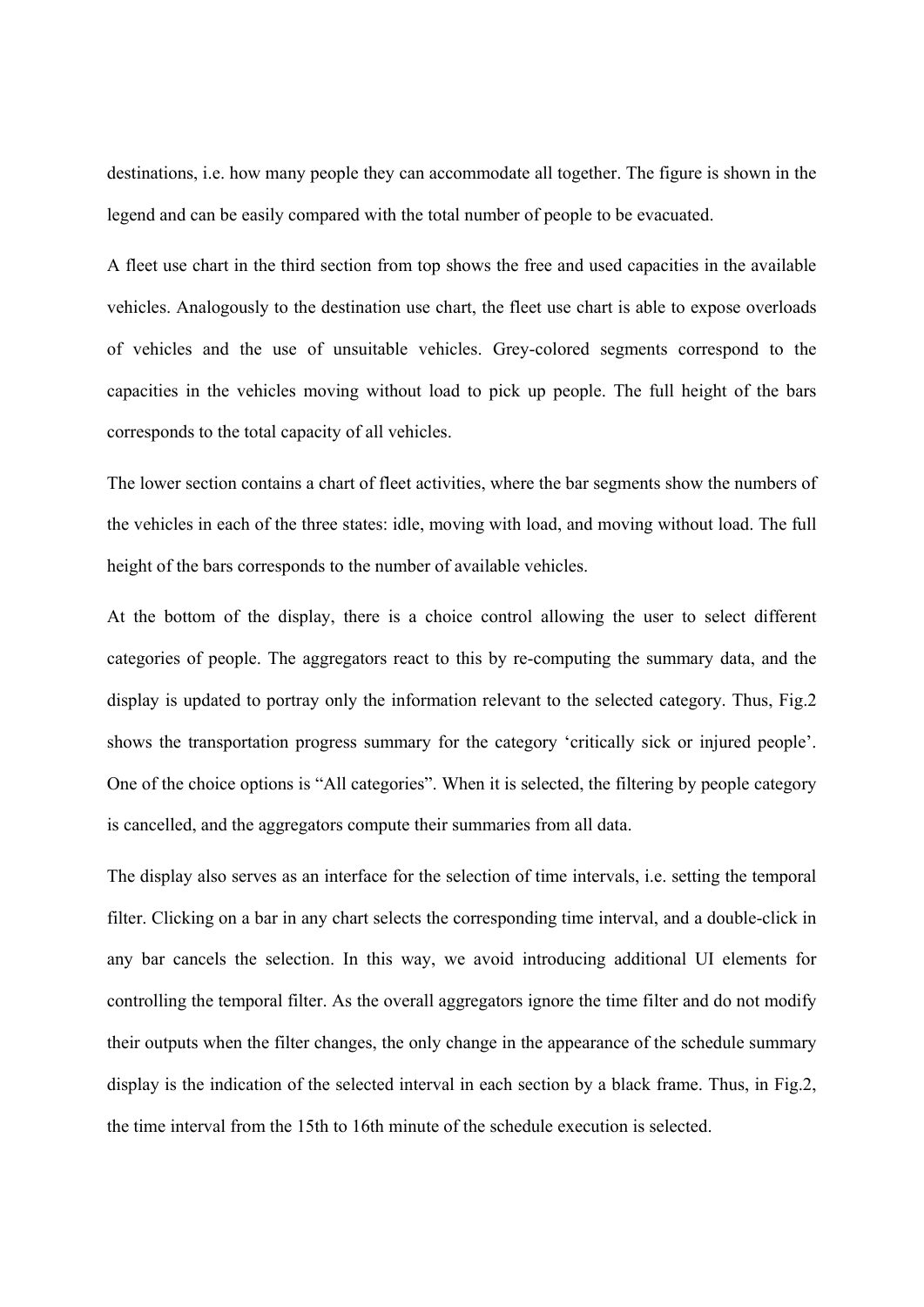The colors for the display have been chosen in such a way that more prominent colors signify problems. Thus, dark red segments in the upper panel represent groups of people staying in their source locations after the time limits having been exceeded. The schedule presented in Figure 2 is quite good; there is only a small delay (from 1 to 2 minutes) for several people. Figure 3 demonstrates how longer delays and undelivered people are exposed on the display.

## *<Figure 3>*

When the schedule progress summary display exposes a problem, the reasons are often clear from the same display. Thus, some people may be undelivered or delivered to unsuitable destinations because of the lack of capacity in suitable destinations. This will be easily detectable on the destination use display: either it will be empty, which means that no suitable destinations exist at all, or it will show that all suitable destinations are full at the end. The investigation into the reasons for delays or the use of unsuitable vehicles is, however, less straightforward and requires involving additional displays, in particular, the map display.

# *5.3 Map display*

The background of the map display shows the geography of the territory where the evacuation is supposed to take place. On top of this, the information coming from the place-related dynamic aggregators is displayed (Fig.4):

- the source locations and the number of people in them:
- the destination locations and the used and remaining capacities in these locations;
- the trips between pairs of locations;
- the locations of the vehicles that do not move.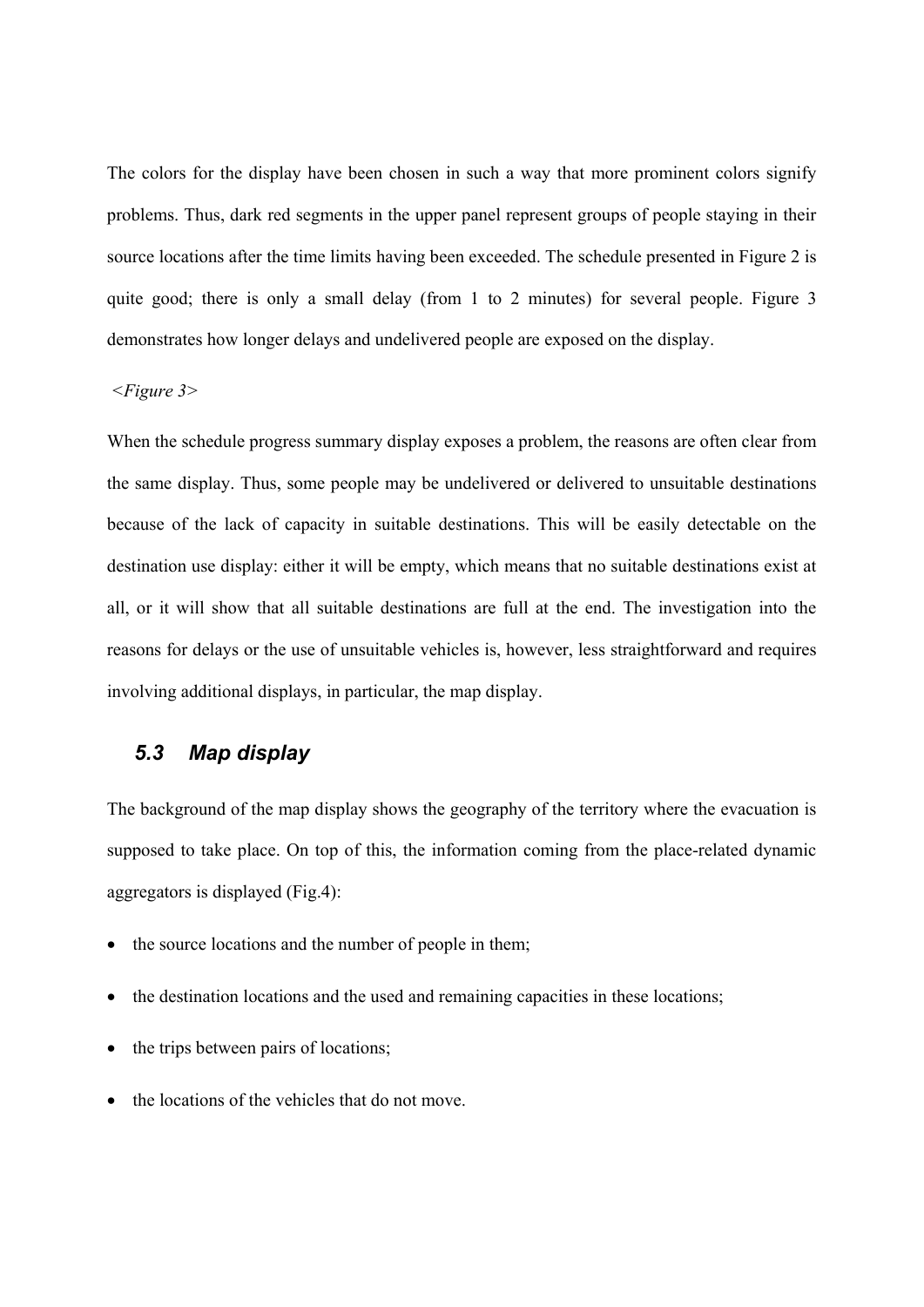The screenshot of the map display in Fig.4 contains no labels as they have been intentionally removed for obtaining a clearer view.

#### *<Figure 4>*

The pink-colored circles of varying sizes represent the source locations, the sizes being proportional to the numbers of people in them. When a location contains people that have not been timely removed, the proportion of these people in the total number is shown as a red segment in the circle. If the transportation of all people in a location is delayed, the whole circle will be red.

The bar charts are positioned at the destination locations and represent the used and remaining capacities in the destinations by the sizes of the orange and light yellow bars, respectively (the colors are the same as in the destination use chart in the schedule summary display).

The vectors (arrows) of varying colors and widths represent summarized trips between pairs of locations, i.e. the outcomes of the trip aggregators. The widths of the vectors are proportional to the numbers of the aggregated trips. They can also represent other summaries computed for the aggregated trips, e.g. the total number of people transported or the number of different vehicles, according to user's choice. The colors of the vectors indicate the categories of people transported; the meanings of the colors are explained in the map legend. In Fig.4, green means 'general people or children'; red is used for 'critically sick or injured people', light blue for 'prisoners', and gray for empty trips. Dark gray arrows represent mixed trips, when people of two or more categories are transported between two locations.

The locations of the vehicles that do not move are indicated by small circles colored in shades of purple so that the degree of darkness is proportional to the number of the vehicles in a place.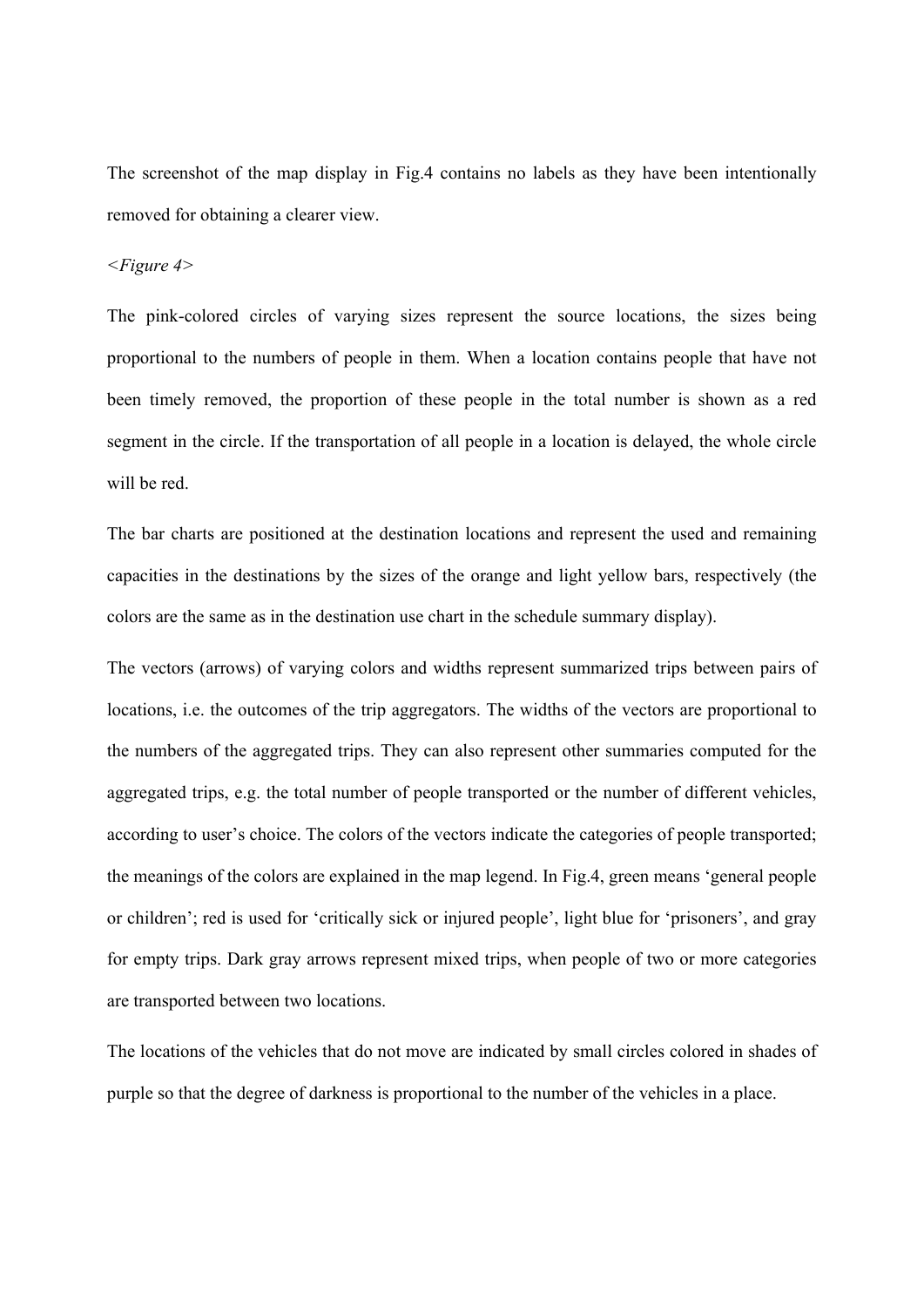Since all place-related aggregators are sensitive to all kinds of filters, the map display shows only the data that pass through the filters. Thus, the map in Fig.4 shows the situation on the time interval from the 15th to 16th minute of the schedule execution for all categories of people. The map fragment in Fig.5 corresponds to the same selection of the time interval; additionally, the people category 'critically sick or injured people' has been chosen. As a result, the map display shows only the source locations where critically sick or injured people are expected to remain by the 16th minute, the destinations and capacities suitable for this category of people, and the trips and locations of the vehicles suitable for such people.

#### *<Figure 5>*

This state of the map display corresponds to the state of the schedule summary display shown in Fig.2, where the category 'critically sick or injured people' and the time interval from minute 15 to minute 16 are selected. On this interval, there is a delay in removing the people from the source locations. The map shows that the delay occurs in a single source location 'Braun and Co'; the corresponding circle is colored in red. At this time, several empty vehicles will be on the way to 'Braun and Co' from 'University clinics' (south-west) and from 'Children clinics' (north). The exact number of the vehicles can be seen in a popup window after putting the mouse cursor on a vector.

The delay with transporting the critically sick or injured people is rather minor. Most probably, the planner would judge it as acceptable. However, a long delay (over 30 minutes) is expected for a group of ten people of the category 'prisoners' (Fig.6 top). To understand the reason, we click on the bar in the people states chart at the beginning of the period of delay. The map display (Fig.6 bottom) shows us the location where the delay will occur ('Prison') and the only destination suitable for the prisoners ('Jailhouse'). It may be seen that the destination is quite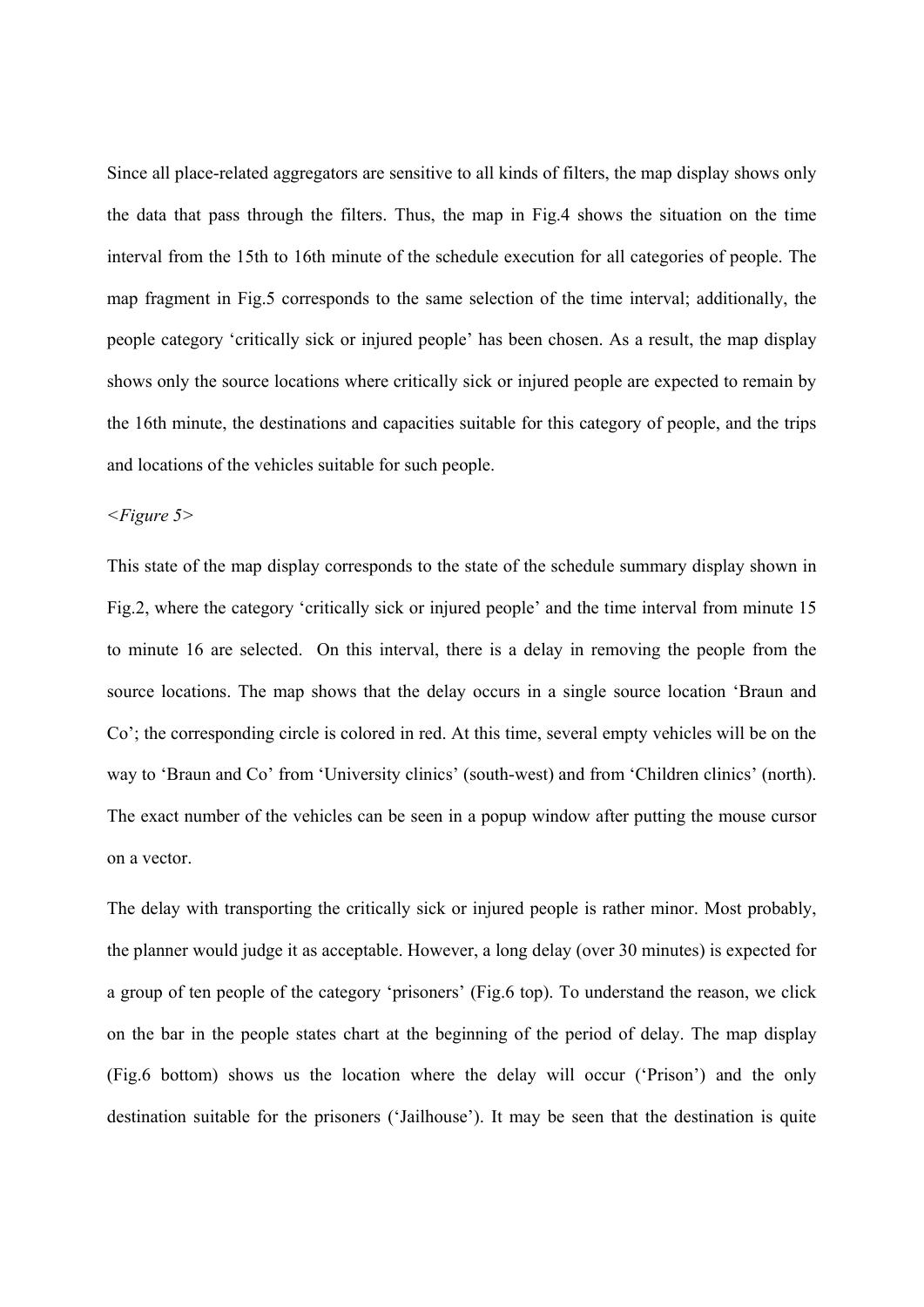distant from the source. By putting the mouse cursor on the vector connecting these two locations, we find out that a trip between them takes 47 minutes. From all suitable vehicles, one will be on the way from 'Jailhouse' to 'Prison' while all the others will be located at 'Jailhouse'. From the fleet activities chart, we can learn that the earliest moment when some vehicles suitable for prisoners become free is by the end of minute 47 of schedule execution. By clicking on the corresponding bar and looking at the map, we can see that all these vehicles will be at this time near 'Jailhouse'. Hence, the earliest time when the remaining prisoners can be removed from 'Prison' is when some free vehicle gets back to 'Prison' from 'Jailhouse', i.e. by about 1hour and 34 minutes from the start of the schedule execution.

#### *<Figure 6>*

To solve the problem, the planner would need to find an additional suitable vehicle located not far from 'Prison' or an additional (temporary) destination out of the danger zone. The planner may also decide that the delay is not very dangerous and may be accepted.

# *5.4 Checking the feasibility*

One kind of feasibility problems that can be expected is overuse of resources, i.e. capacities in the available destinations and/or vehicles. The schedule summary display described in section 5.2 is designed so as to expose such situations if they occur. Another kind of problem may potentially arise when multiple vehicles come to the same place at the same time. As discussed in section 4, such situations are not always problematic but may also be beneficial. Therefore, each situation needs to be examined separately by a human expert with the involvement of local knowledge or information from external sources. Potentially problematic situations can be detected with the help of the permutable matrix display (Fig.7) technique introduced by Bertin [15]. As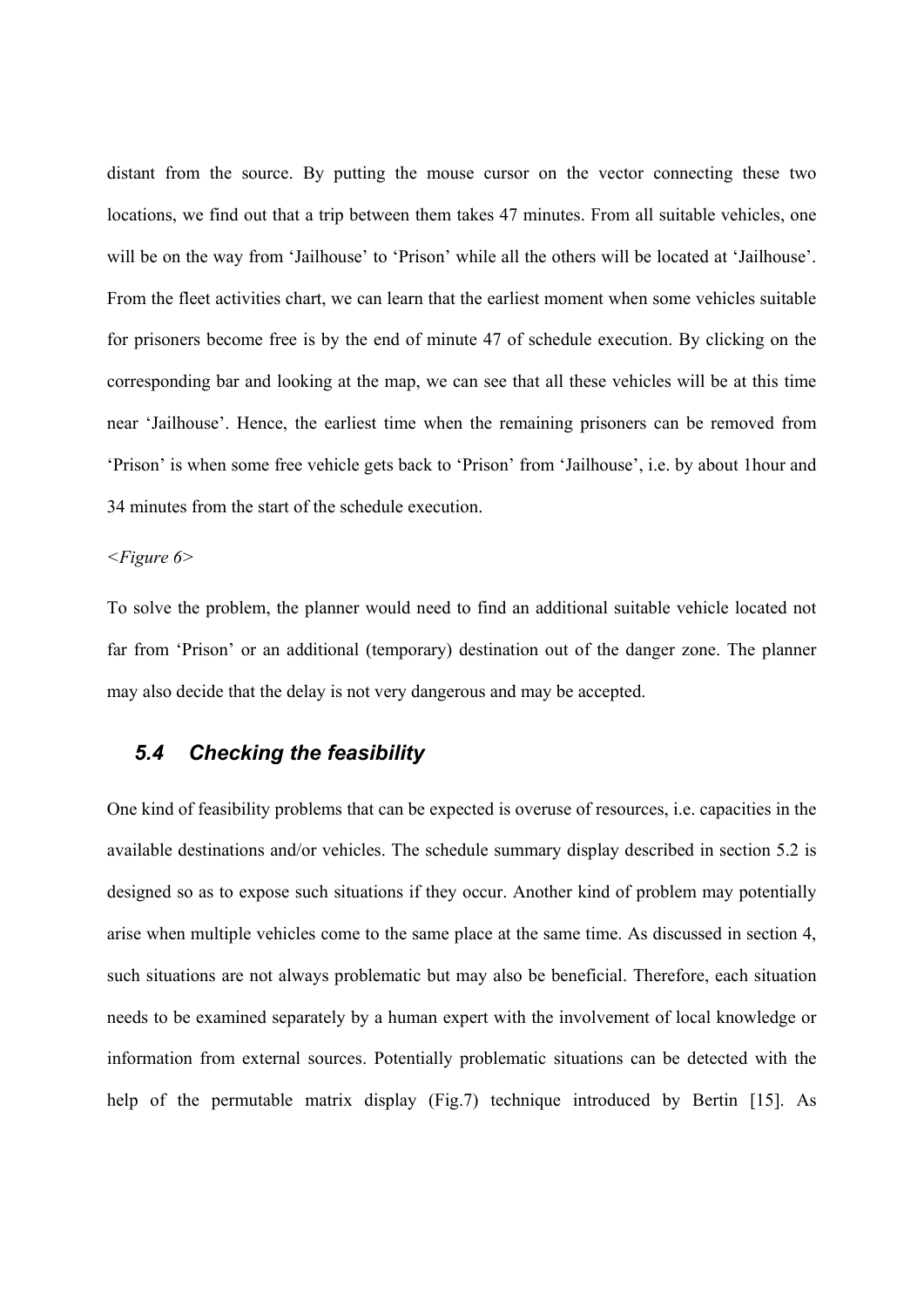demonstrated in [16], this is an effective tool for the exploration of interactions and movements between spatial locations. The rows and columns of the matrix correspond to the sources and destinations, respectively. In Fig.7, they are ordered alphabetically. The user can choose another ordering method from several predefined variants, e.g. according to the numbers of trips from/to the corresponding locations. The symbols in the cells and the shading of the captions of the rows and columns can encode different aggregated characteristics, depending on the user's choice. In Fig.7, the sizes (areas) of the rectangular symbols are proportional to the numbers of trips between the respective locations, and the sizes of the dark grey segments in the captions represent the total numbers of trips from/to the corresponding locations. Other possibilities are: number of empty trips, number of non-empty trips, number of people, number of different vehicles, and special symbols encoding simultaneously the number of transported people and the distance between the locations, as will be demonstrated later. All these data come from the trip aggregators described in section 5.1. As the aggregators are sensitive to all kinds of data filters, the matrix display shows the data satisfying the current filter conditions. This feature can be exploited for the detection of multiple trips simultaneously starting from or ending at one location.

### *<Figure 7>*

When we look at the people states chart in the schedule summary display showing the transportation of the people of all categories, we can notice that a sharp increase in the number of transported people occurs at some moment (Figure 8), more precisely, on the 11th minute of the schedule execution. Clicking on the corresponding bar selects the time interval from minute 11 to minute 12. The screenshot of the matrix display in Fig.7 corresponds to this interval. It shows us that there will be 35 trips in progress originating from 'Braun and Co'. However, this does not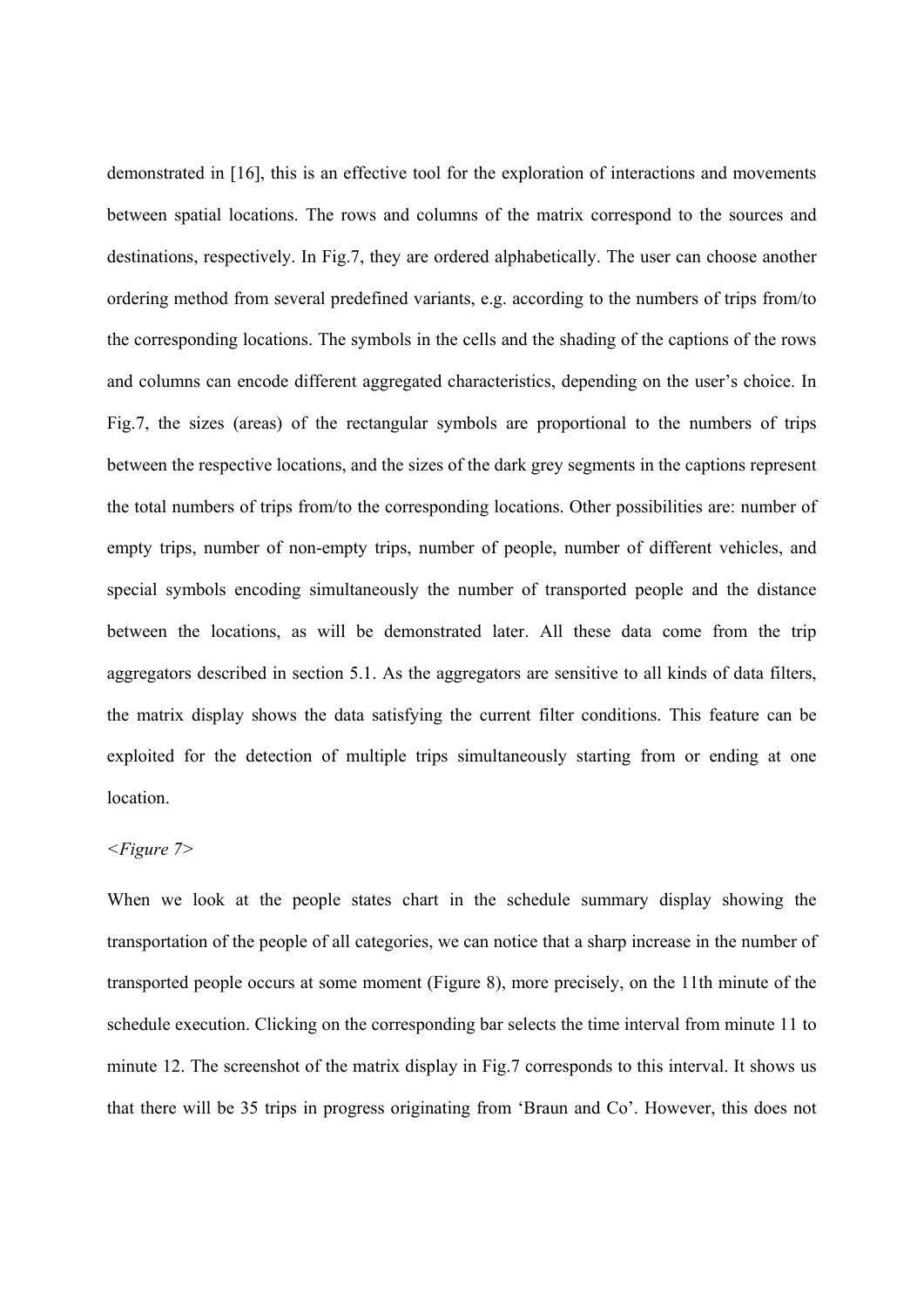necessarily mean that all these trips will start simultaneously. More details about the trips can be learned from the Gantt chart display (this type of display is commonly used in planning).

### *<Figure 8>*

#### *<Figure 9>*

The upper screenshot in Fig.9 represents the Gantt chart display in its original state when no data filters are set. It looks just like a usual display of this kind. The lower screenshot corresponds to the selection of the time interval from minute 11 to minute 12. Additionally to this, filtering by trip source, specifically, 'Braun and Co', have been applied. For this purpose, we have clicked on the corresponding row of the source-destination matrix (to cancel the selection, the user needs to click on an empty space in the display or double-click in any place of it). As a result, the bars representing the trips from 'Braun and Co' have been grouped together. Only the bars corresponding to the trips that will be in progress on the selected time intervals are colored; the remaining bars are shown in gray indicating their inactive state (these bars do not react to mouseover events). The colors correspond to different categories of people: 'invalids who cannot sit' (yellow), 'critically sick or injured people' (red), 'general people or children' (green), and 'invalids who can sit' (blue). These are the same colors as are used in the map display for coloring the vectors representing aggregated trips.

It is easy to see from the Gantt chart display that many trips (9) will simultaneously end at 'Braun and Co' and yet more trips (22) will simultaneously start at this site. In this situation, the planner should involve his/her background knowledge and/or additional information to assess the feasibility of this plan. In our scenario, 'Braun and Co' is a big chemical enterprise, which has a big parking lot. The planner may know this or call to 'Braun and Co' to find this out. If the size of the parking place is sufficient for the expected number of vehicles, the quick arrival of many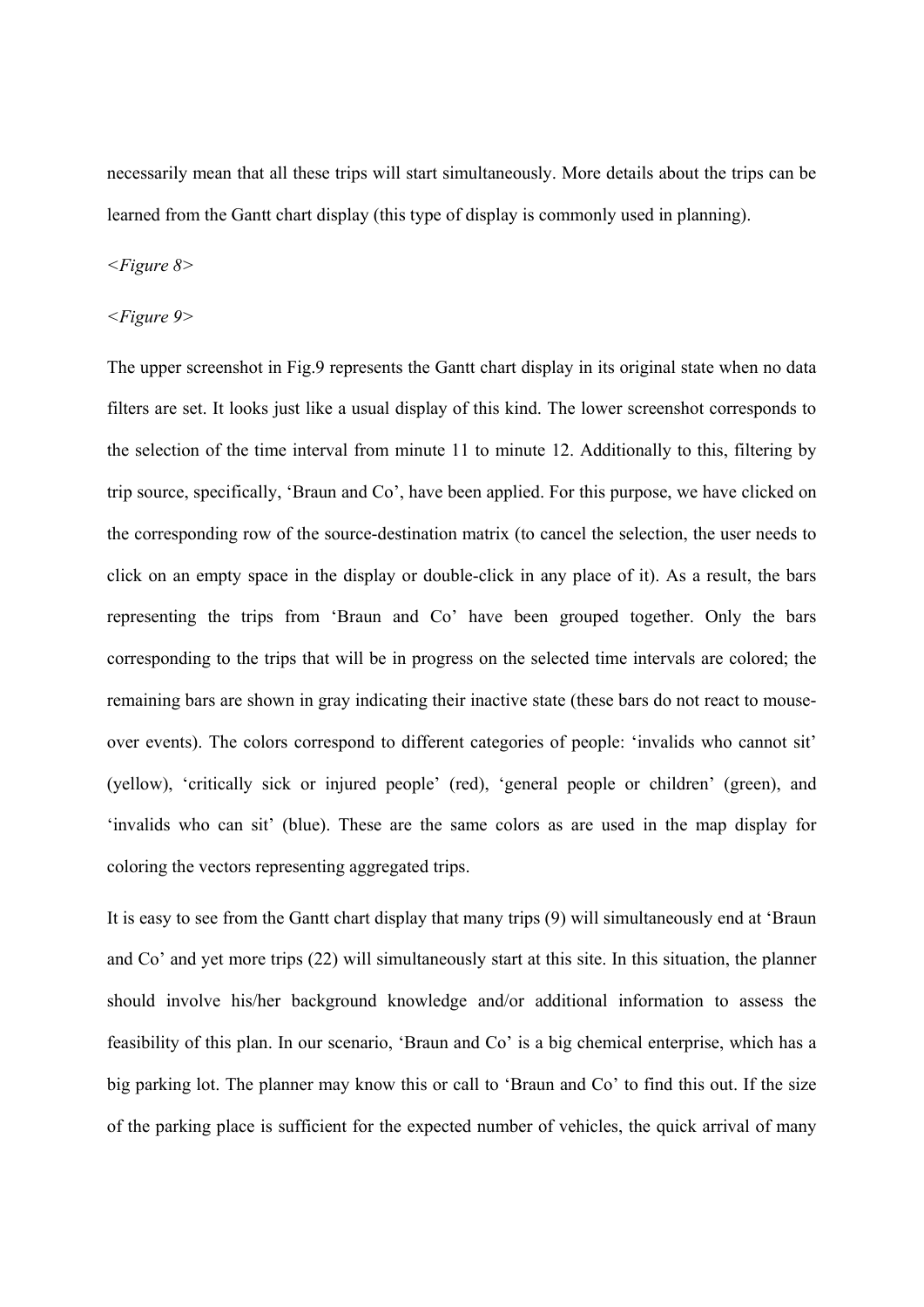vehicles to the site is an advantage: according to the scenario, the evacuation is caused by a fire and release of a toxic substance at 'Braun and Co', and the workers of this plant need to be evacuated among the first. While the vehicles are on the way to the plant, the workers can leave the buildings and come to the parking place. However, it may be a problem that the vehicles for general people (buses) come shortly after the arrival of the ambulance cars, which are supposed to take injured people. The mass movement of people to the buses may hinder the loading of the injured people in the ambulance cars and departure of the cars. Therefore, it may be reasonable to move the orders for the buses by a few minutes forward in time (while regarding the time limit of 20 minutes).

In this section, we have mentioned the filtering of data by a source location. This filtering affects not only the Gantt chart but also the map, which shows only the number of people in the selected location and the trips starting at this location. Similarly to this, filtering by a destination is done. For this purpose, the user clicks on the corresponding column of the source-destination matrix. Clicking on a cell of the matrix sets the filters by the corresponding source and the corresponding destination.

## *5.5 Assessing the rationality*

From the possible rationality problems, the under-use of vehicle capacities, if occurs, will be indicated in the fleet use chart (the third section of the display in Fig.2) by the presence of orange-colored bar segments. The fleet activities chart (bottom of Fig.2) is suitable for detecting time gaps in vehicle use. In a rational plan, the number of idle vehicles is minimal at the beginning and then monotonously increases as the number of undelivered people decreases. Hence, the height of the yellow bar segments representing idle vehicles should increase from left to right. An occasional decrease in height indicates that some vehicles will be idle for some time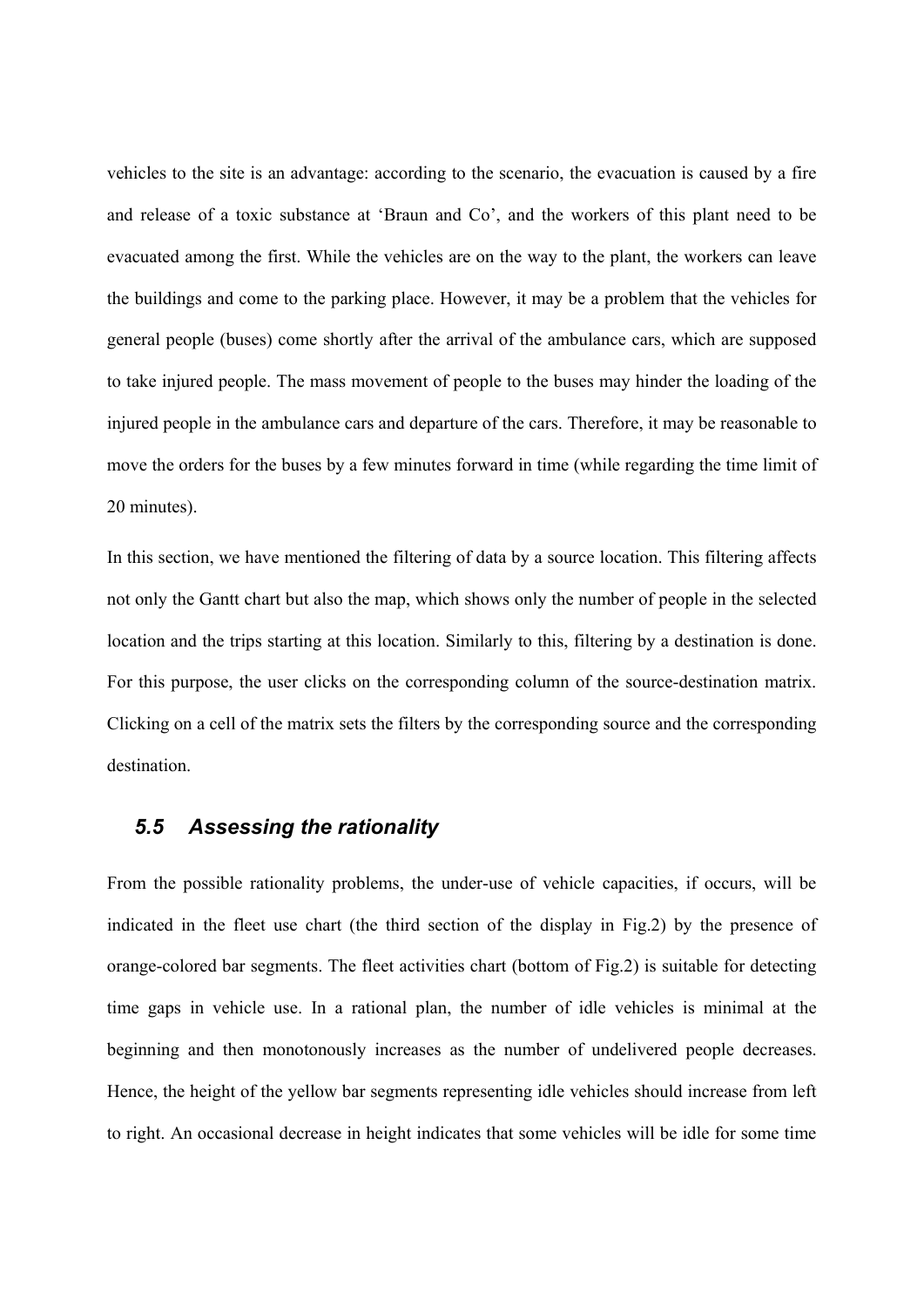and then used again. Such cases may be noticed in Fig.2. However, the widths of the bars preceding the shorter segments show that the time gaps in vehicle use are very short. By means of mouse-over querying, the planner can learn the exact duration, which is 1-2 minutes.

In our example data, there is no information about the costs of using different types of vehicles. In case of availability of this information, it could be visualized on a segmented bar chart with the bars divided according to the numbers of vehicles of different types and the segments colored according to the costs of these types. This would allow the user to see whether expensive vehicles are used without a real need for this.

The planner should also be able to detect unreasonable choice of distant destinations. When the number of source and destination locations is small, a map display can provide an adequate support for this. Thus, the map in Figure 10 presents summarized transportation orders relevant to the evacuation of critically sick and injured people. People from two source locations are transported to five out of six suitable destinations. The thickness of the arrow symbols encodes the total number of people delivered from the corresponding source to the corresponding destination. Thin gray lines correspond to empty trips. Figure 10 demonstrates a good choice of the destinations: people are transported to the nearest suitable places. However, with increasing the number of locations and trips between them, the map display loses its effectiveness due to symbol overlapping. In such cases, the source-destination matrix may be a better alternative.

#### *<Figure 10>*

Fig.11 shows the matrix display in the mode of portraying the numbers of trips with load and the distances to the destinations for all people categories. The numbers of the trips are represented by the heights of the vertical lines and the distances by the lengths of the horizontal lines. The lines make T-like shapes, which are present only in the cells corresponding to trips with people. The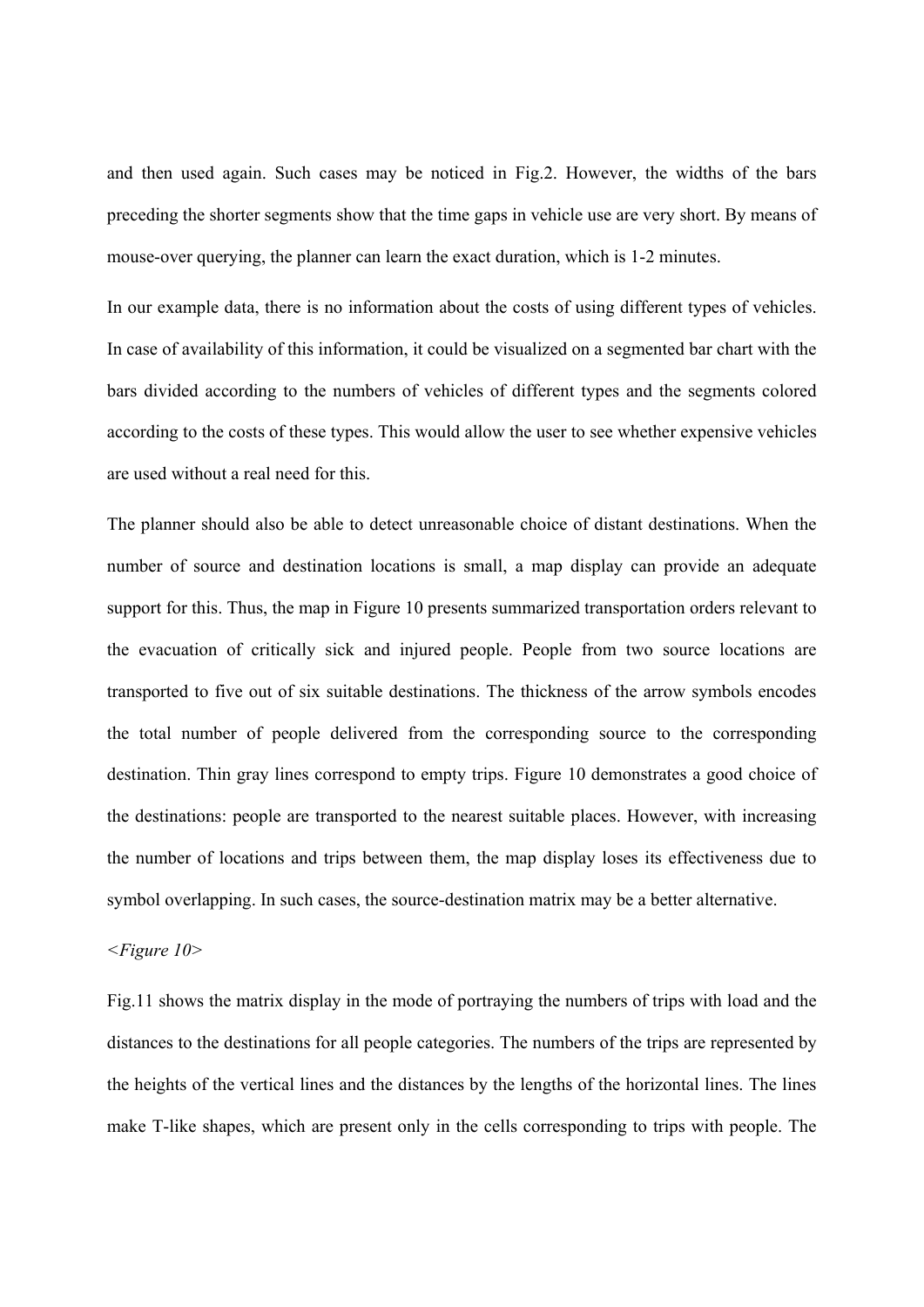symbols with long horizontal lines representing distant trips are easily detectable in the matrix. It is especially undesirable if they also have long vertical lines.

 *<Figure 11>* 

In our case, the planner notes that people from some locations ('Albert College', 'Beethoven Gymnasium', and one of the kindergartens) are supposed to be moved on quite long distances. By selecting these locations in the matrix display and looking at the map, the planner detects that these sites are located on the left side of the river. On this side, there are too few places suitable for general people or children; therefore, people are transported to rather distant destinations on the other side of the river. The problem may be solved by finding additional destinations on the left side.

# **6 CONCLUSION**

This paper demonstrates a task-oriented design of visual analytics tools for assessment and improvement of evacuation schedules. The design bases on a detailed examination of the schedule assessment task taking into account the time-critical character of the situation in which it is accomplished. The size and complexity of the information to be reviewed and the need to analyze it in the shortest possible time call for a synergy of visual and computational methods as stated in the 'Visual Analytics Mantra' [14], which we have adhered in our design.

By an example scenario of schedule inspection, the paper shows how the tools we have designed help the user to detect various types of problems in a schedule, understand their reasons, and find appropriate corrective measures. Since the tools allow the user to detect all possible types of problems, which are listed in section 4, we may conclude that the design is adequate to the task; however, user studies are required for testing tool effectiveness. For this purpose, real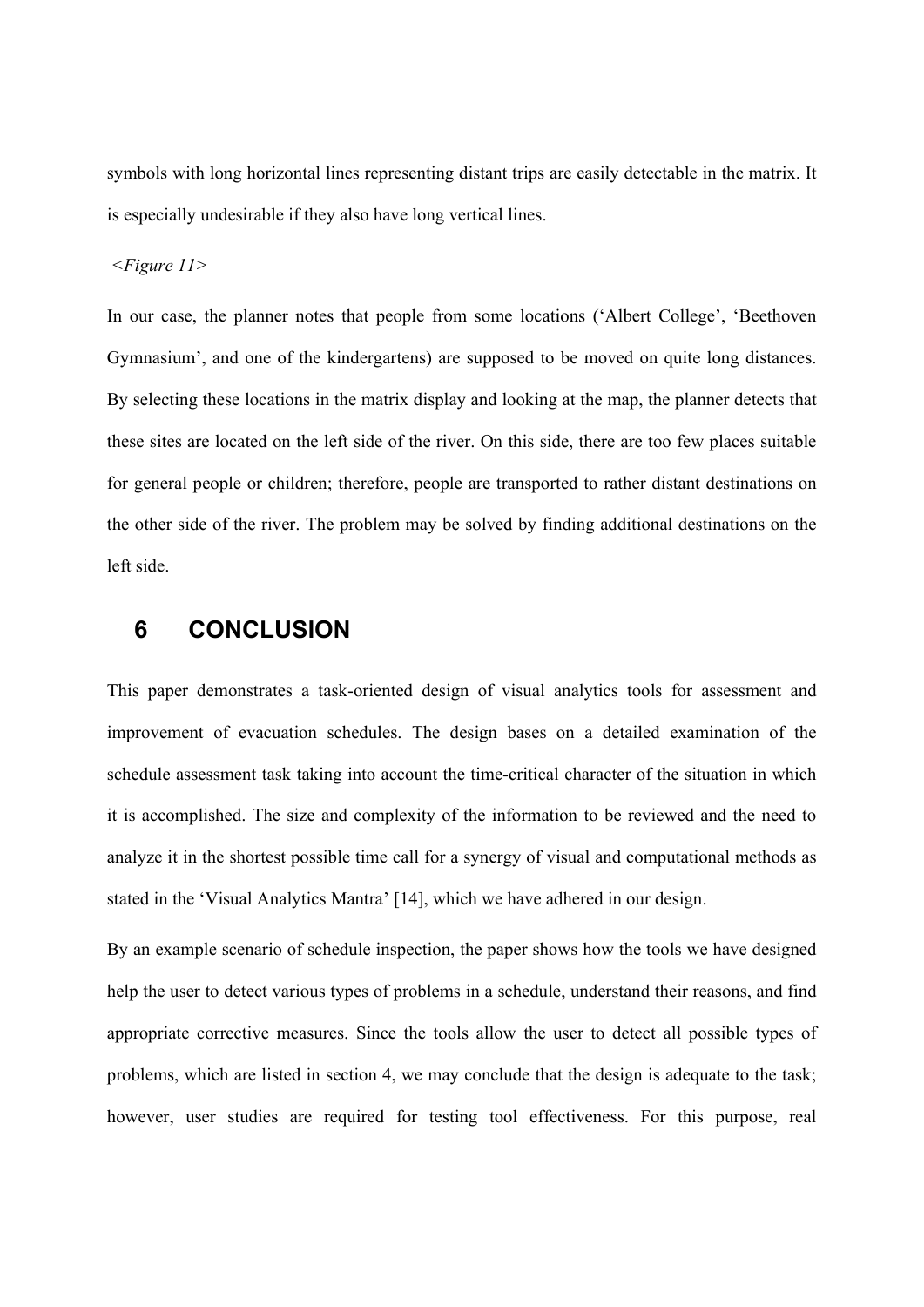professionals are needed rather than students or colleagues playing the role of emergency evacuation planners.

This research is conducted within a project aiming at defining and developing a generic crisis management system to support the response and rescue operations in case of large-scale disasters. Trials of the overall system with representative users from civil protection services (fire, police, and ambulance) will be conducted next year in several European countries. These trials will give us a possibility to get the necessary feedback from relevant professionals, who will try to use our system. Recently, we have had a meeting with the people who will participate in the trials. We have presented them the system and received a very positive reaction. The representative users believe that the tool will be very helpful for them. They like the visual displays and find the system quite user-friendly. This makes us hope that the testing of our system in the course of the trials will be successful.

## **REFERENCES**

- 1. Andrienko, G., Andrienko, N., Jankowski, P., Keim, D., Kraak, M.-J., MacEachren, A., and Wrobel, S.: Geovisual Analytics for Spatial Decision Support: Setting the Research Agenda, International Journal Geographical Information Science, Vol. 21, No.8, 2007, pp.839-857.
- 2. Golden, B.L., and Assad, A.A. (editors): Vehicle Routing: Methods and Studies (Studies in Management Science and Systems, Volume 16), Elsevier, Amsterdam, The Netherlands, 1988
- 3. Reeves, C.R., and Rowe, J.E.: Genetic Algorithms Principles and Perspectives: A Guide to GA Theory, Operations Research / Computer Science Interfaces Series, Vol. 20, Springer Berlin Heidelberg New York, 2002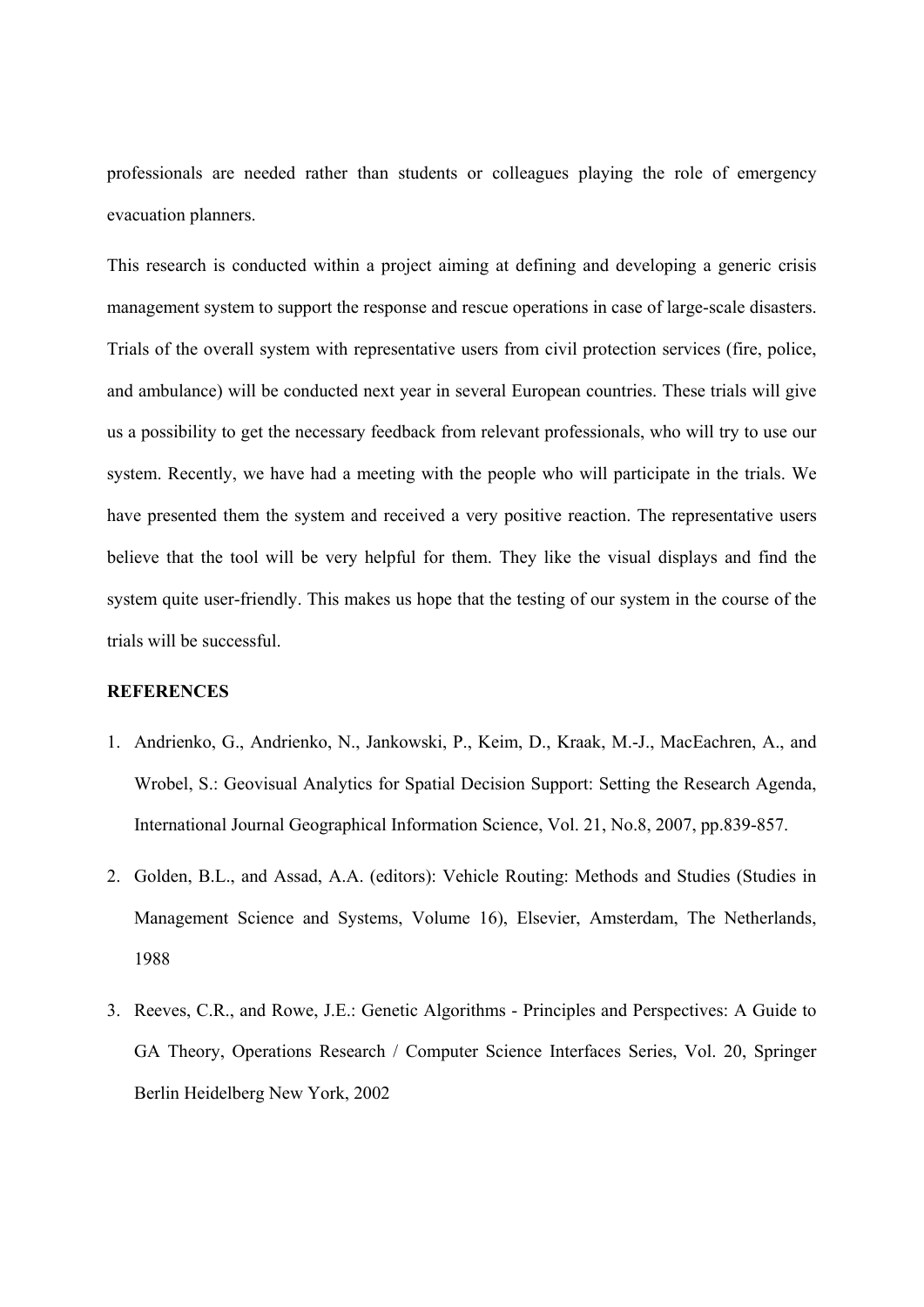- 4. Goldberg, D.E.: Genetic Algorithms in Search, Optimization, and Machine Learning, Addison-Wesley Pub. Co., Reading, MA, 1989
- 5. Bartling, U., and Mühlenbein, H.: Optimization of large scale parcel distribution systems by the Breeder Genetic Algorithm (BGA). In T. Bäck (Ed.), Proceedings of the 7th International Conference on Genetic Algorithms, 1997, pp. 473-480. San Francisco: Morgan Kaufman.
- 6. Pankratz, G.: Dynamic Vehicle Routing by Means of a Genetic Algorithm. International Journal of Physical Distribution and Logistics Management (IJPDLM), Vol. 35 No.5, pp. 362-383.
- 7. Fagerholt, K.: A computer-based decision support system for vessel fleet scheduling experience and future research, Decision Support Systems, Vol. 37, Issue 1, 2004, pp. 35– 47
- 8. Smith, S.F., Hildum, D.W., and Crimm, D.R: Comirem: An Intelligent Form for Resource Management, IEEE Intelligent Systems, Vol. 20, No.2, March-April 2005, pp. 16-24
- 9. ILOG Transport PowerOps, available at URL: http://www.ilog.com/products/transportpowerops/, last accessed: 20 March 2007
- 10. TurboRouter software. Schedule visualization, available at URL: http://www.marintek.sintef.no/TurboRouter/visualisations.htm, last accessed: 20 March 2007
- 11. Potter, S.S., Ball, R.W., and Elm, W.C.: Supporting aeromedical evacuation planning through information visualization, Proceedings of the 3rd Symposium on Human Interaction with Complex Systems (HICS '96), August 25 - 27, 1996, Dayton, Ohio, USA, publisher: IEEE Computer Society, Washington, DC, USA, 1996
- 12. Tufte, E.R.: Envisioning information, Graphics Press, Cheshire, CT, USA, 1990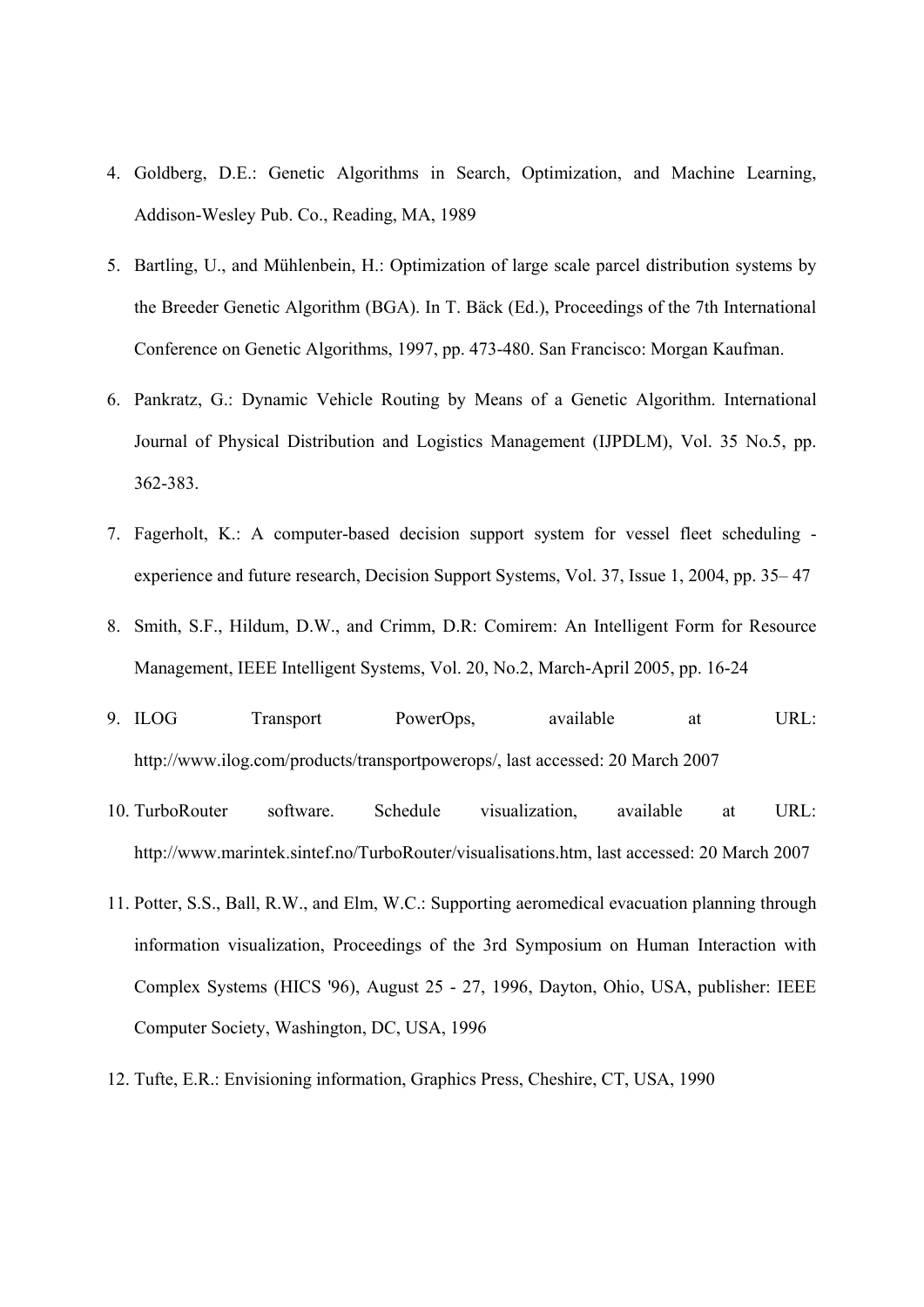- 13. Fredrikson, A., North C., Plaisant, C., and Shneiderman, B.: Temporal, geographic and categorical aggregations viewed through coordinated displays: a case study with highway incident data, Proceedings of Workshop on New Paradigms in Information Visualization and Manipulation (NPIVM'99), New York: ACM Press, 1999, pp.26-34.
- 14. Keim, D. A.: Scaling visual analytics to very large data sets, presentation at the Workshop on Visual Analytics, June 4th, 2005, Darmstadt, Germany, http://infovis.unikonstanz.de/index.php?region=events&event=VisAnalyticsWs05
- 15. Bertin, J.: Semiology of Graphics. Diagrams, Networks, Maps. The University of Wisconsin Press, Madison, 1967/1983
- 16. Guo, D.: Visual Analytics of Spatial Interaction Patterns for Pandemic Decision Support, International Journal Geographical Information Science, Vol. 21, No.8, 2007, pp.859-877.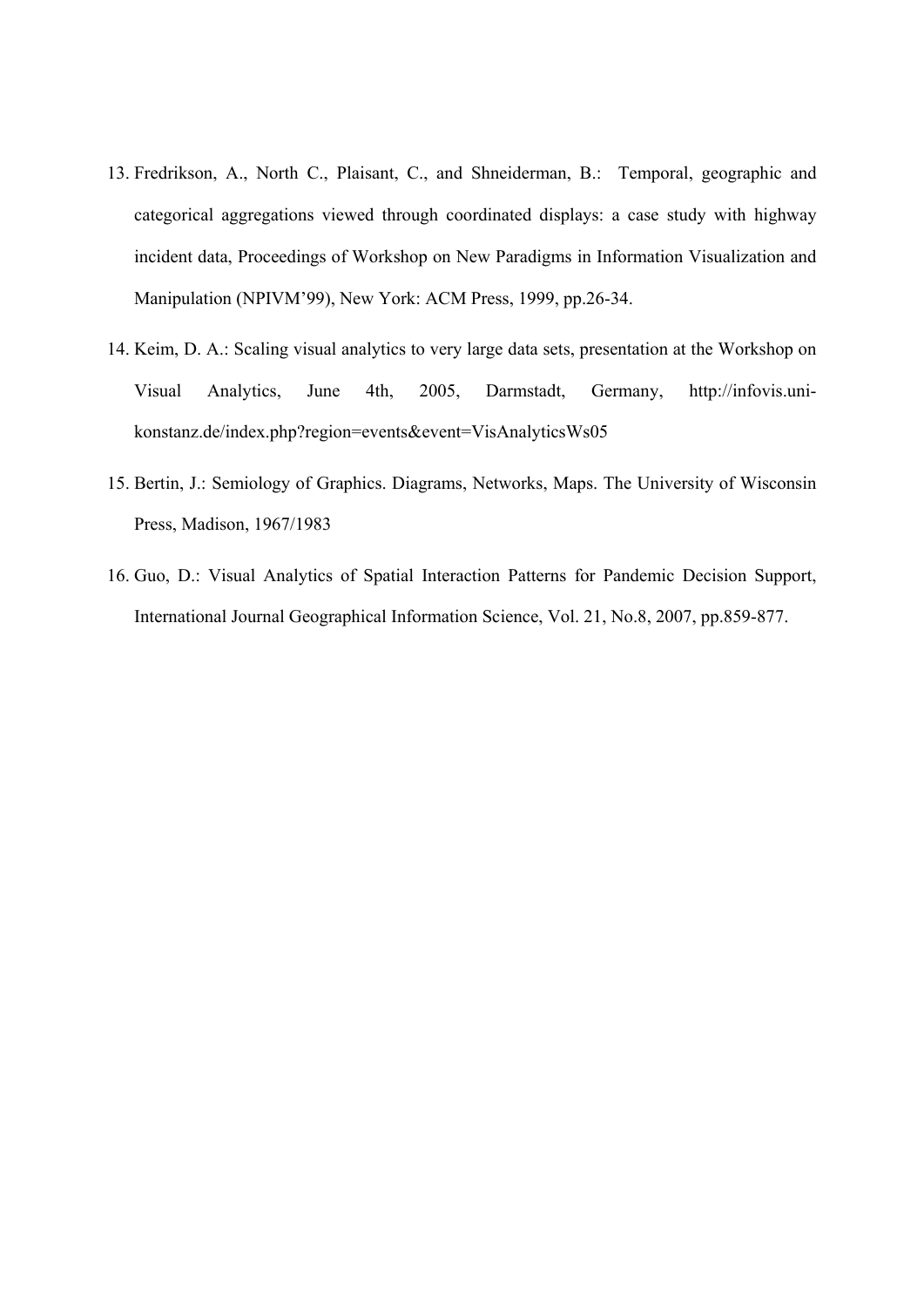

Figure 1. The architecture and information and control flows of the evacuation planning support system.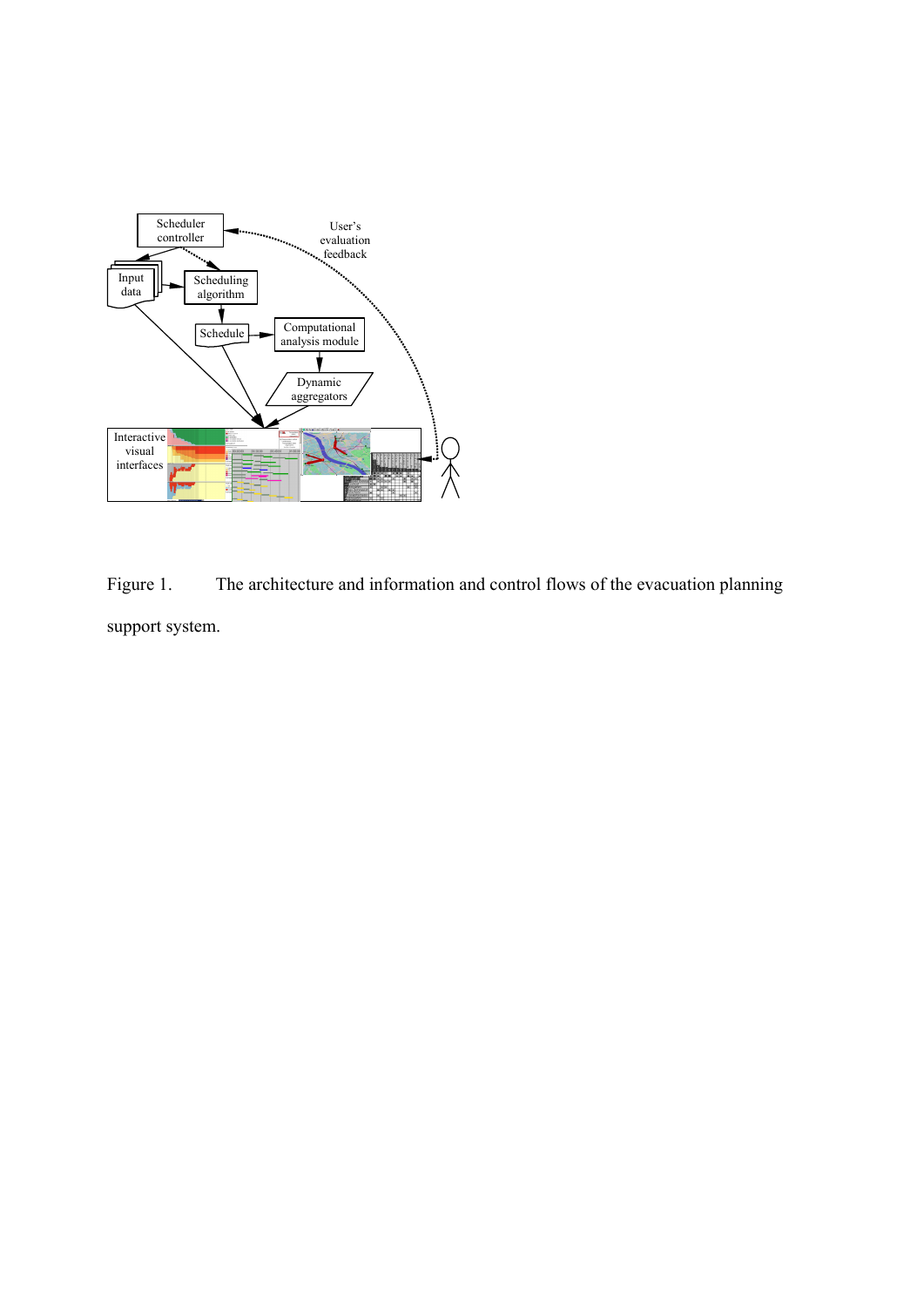

Figure 2. The summary display of the transportation progress presents the part of the schedule relevant to the evacuation of the critically sick and injured people.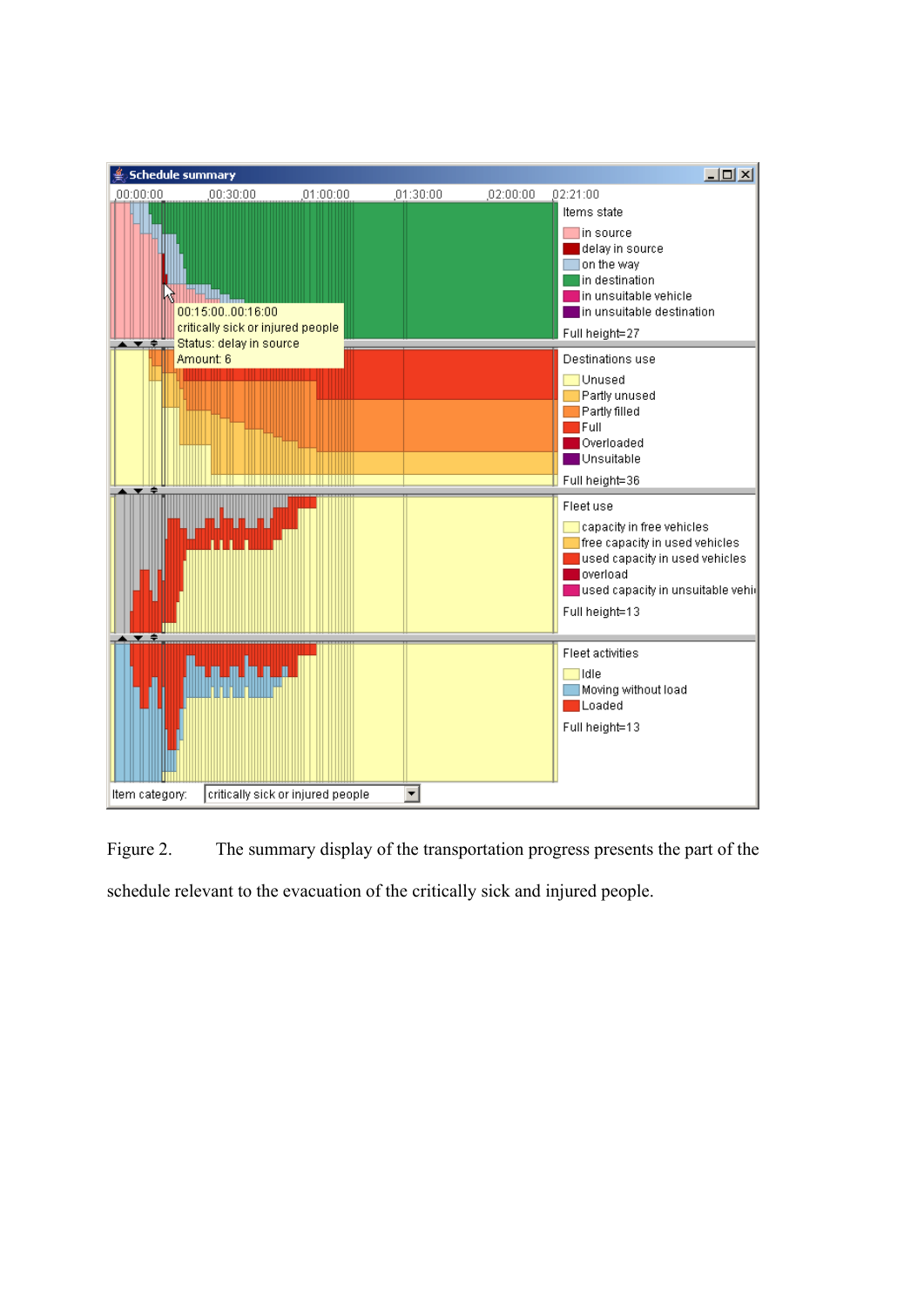

Figure 3. Top: long delays appear as red segments occurring in multiple consecutive bars. Bottom: when some people are not delivered, the display contains a red stripe stretching to its right margin.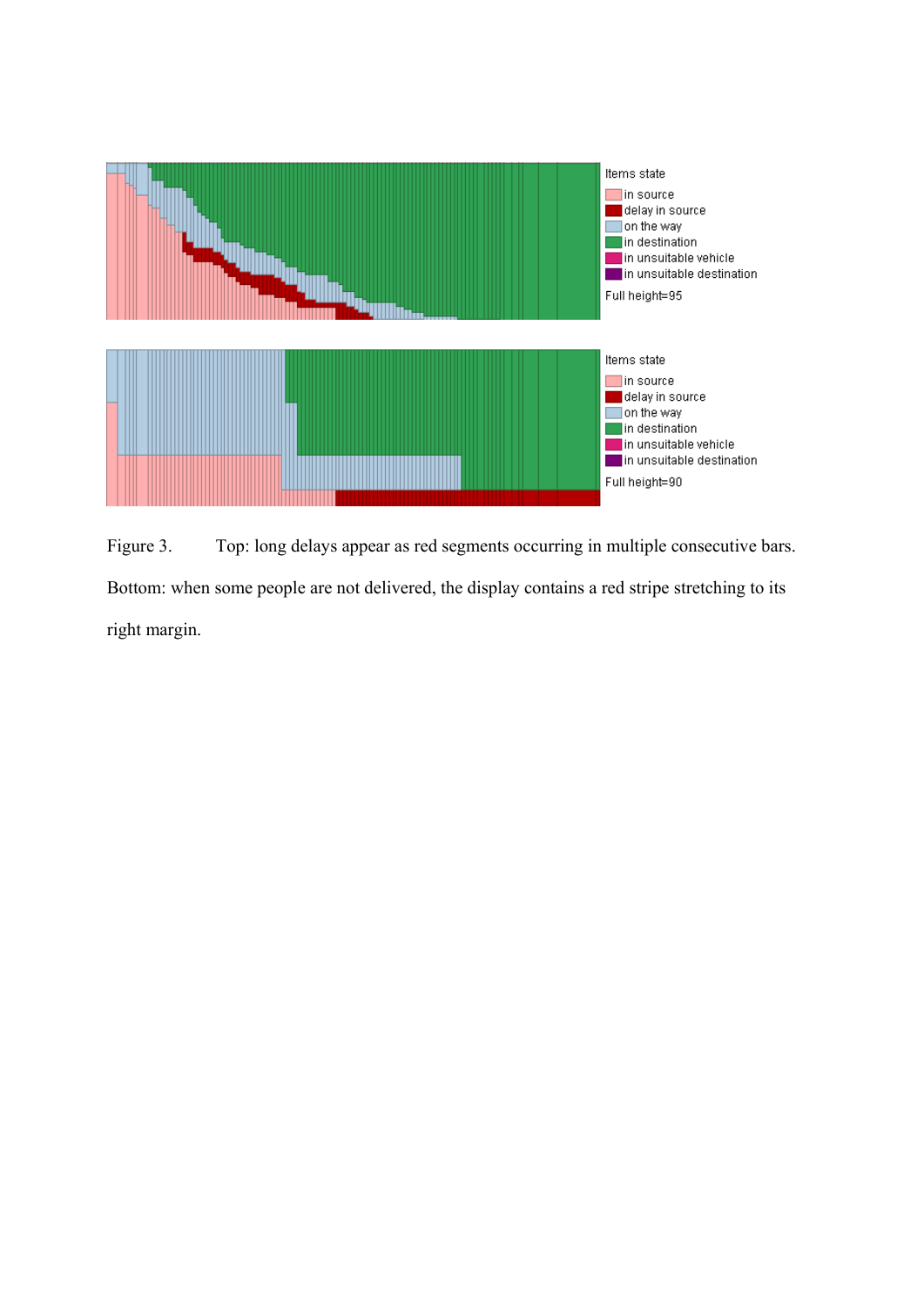

Figure 4. The map display shows the situation on a selected time interval.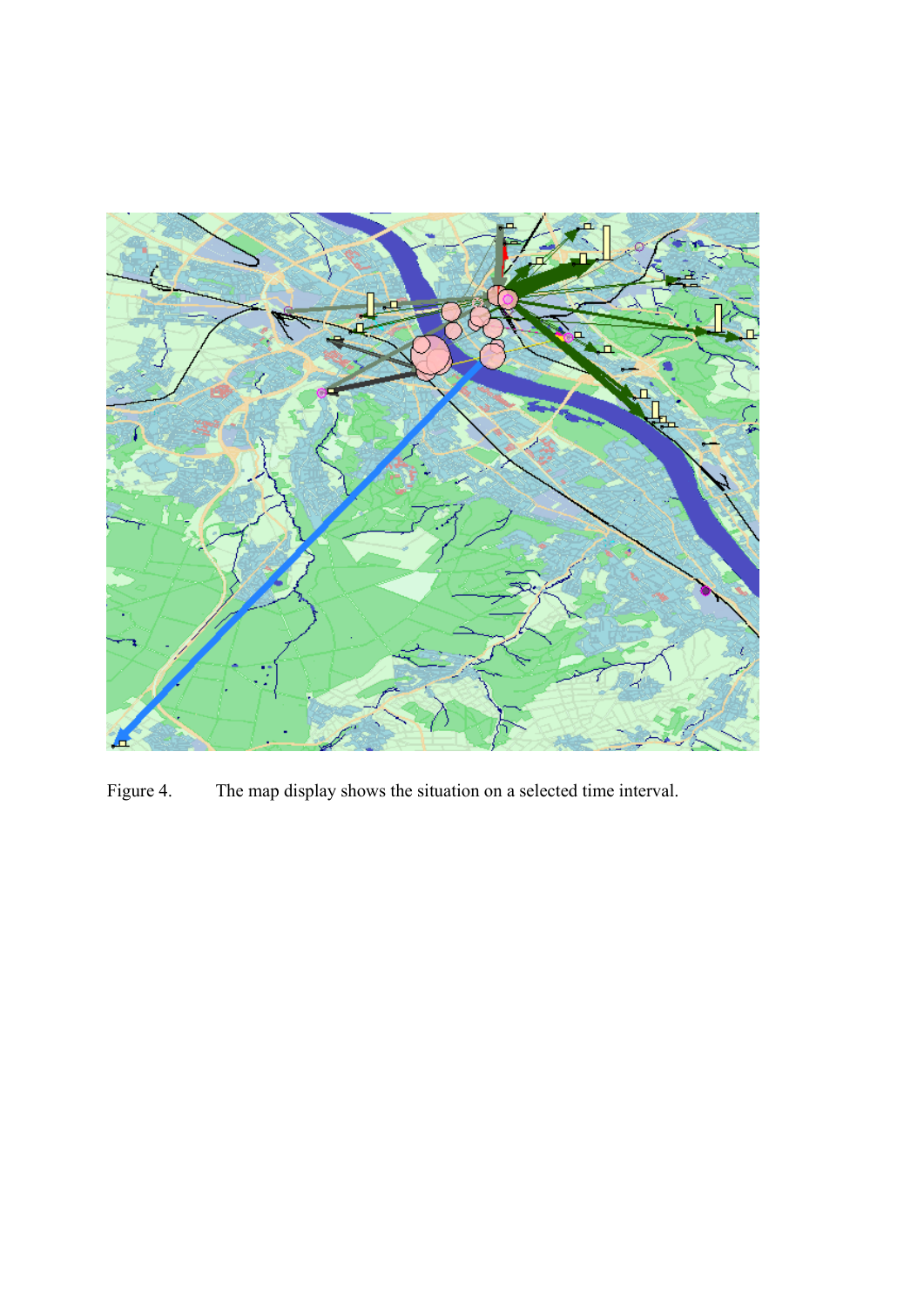

Figure 5. The map display shows information relevant to a selected people category 'critically sick or injured people'. The time interval is the same as in Fig.4.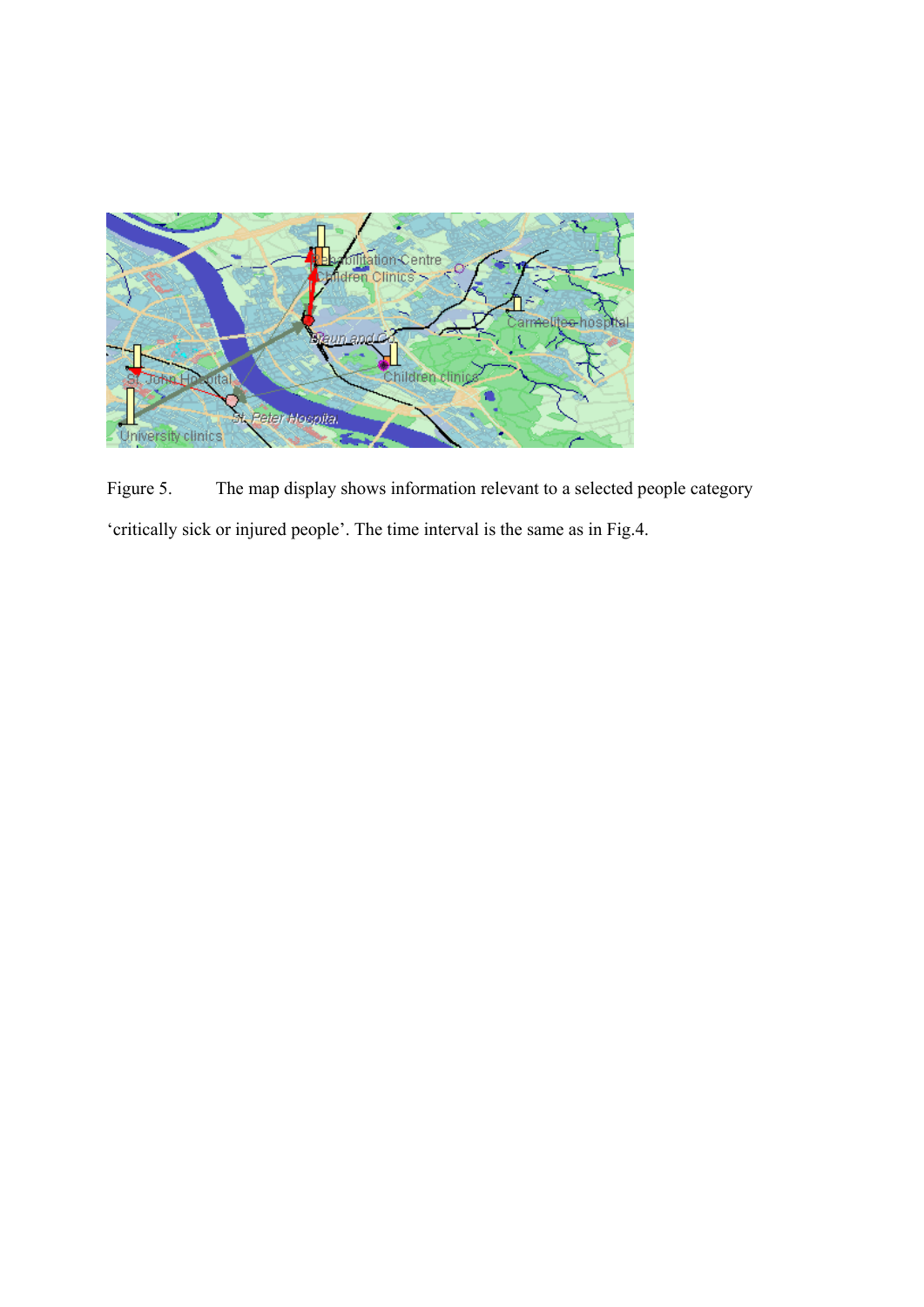

Figure 6. The people states chart (top) exposes a long delay for a group of people of the category 'prisoners'. The map display (bottom) shows the location where the delay occurs and the only destination available for the prisoners.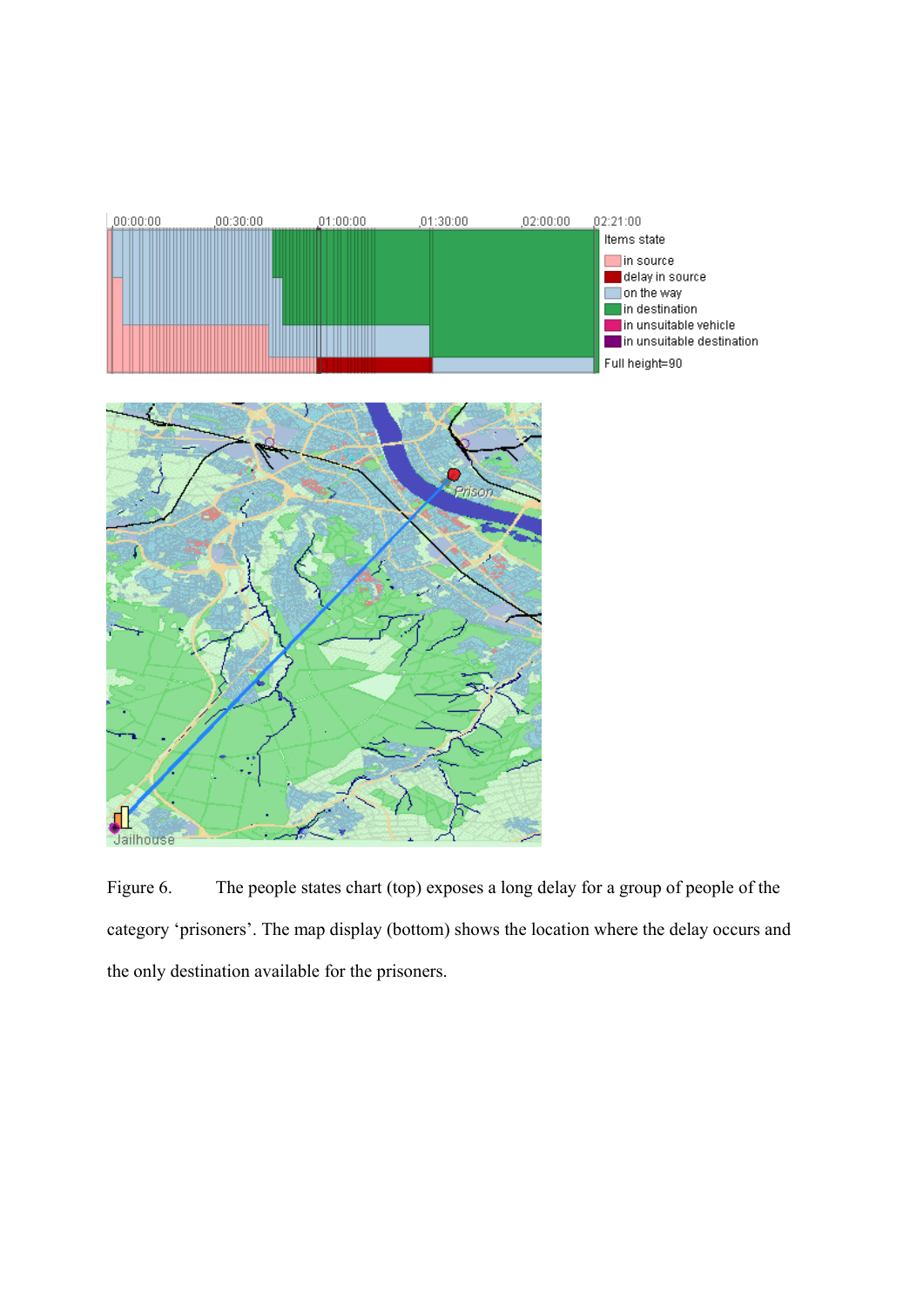|                           | в<br>С<br>m<br>la | lb<br>е             | B<br>a<br>ų<br>z. | la<br>m<br>le | с<br>lh<br>d<br>a, | e | h<br>r. | IС<br>10<br>lu<br>Im<br>lb. | IС<br>۱o<br>Þ<br>le<br>In | Ε<br>O<br>le<br>ю | 目<br>Ź,<br>ħ<br>b | la<br>ħ<br>o | n<br>d<br>e | le<br>0<br>In<br>la | le<br>lg<br>h<br>b<br>m | la<br>lo<br>G. | Ρ<br>IS<br>lo | ΙR<br> e<br> h<br>a<br>b | ΙR<br>M<br>e<br>S, | ΙS<br>Q | န္<br>Þ<br>e             | Įs<br>e | μ<br>le<br>c. | ΙX<br>ıs<br>ь |
|---------------------------|-------------------|---------------------|-------------------|---------------|--------------------|---|---------|-----------------------------|---------------------------|-------------------|-------------------|--------------|-------------|---------------------|-------------------------|----------------|---------------|--------------------------|--------------------|---------|--------------------------|---------|---------------|---------------|
| ABC mail                  |                   |                     |                   | -             |                    |   |         | ▬                           |                           |                   |                   |              |             | ▄                   | $\equiv$                |                |               |                          | ▄                  |         |                          |         |               |               |
| Braun and Co.             |                   |                     |                   |               |                    |   | -       |                             | -                         |                   |                   |              |             |                     |                         |                |               |                          |                    |         |                          | -       |               |               |
| Bus travel company A      | -                 |                     |                   |               |                    |   |         |                             |                           | -                 |                   |              |             |                     |                         |                |               |                          |                    |         | ▬                        |         |               |               |
| Carmelites hospital       |                   | From "Braun and Co" |                   |               |                    |   |         |                             |                           |                   |                   |              |             |                     |                         |                |               |                          |                    |         |                          |         |               |               |
| Children Clinics          |                   | Total value=35      |                   |               |                    |   |         |                             |                           |                   |                   |              |             |                     |                         |                |               |                          |                    |         | ▬                        |         |               |               |
| City coach park           |                   |                     |                   |               |                    |   |         |                             |                           |                   |                   |              | ▬           |                     |                         |                |               |                          |                    |         |                          |         |               | ▬             |
| Jailhouse                 |                   | (max value=35)      |                   |               |                    |   |         |                             |                           |                   |                   |              |             |                     |                         |                | ▬             |                          |                    |         |                          |         |               |               |
| Prison                    |                   |                     |                   |               |                    |   |         |                             |                           |                   |                   |              |             |                     |                         |                |               |                          |                    |         |                          |         |               |               |
| St. John Hospital         |                   |                     | ▬                 |               |                    |   |         |                             |                           |                   |                   |              |             |                     |                         |                |               |                          |                    |         | -                        |         |               |               |
| St. Peter Hospital        |                   |                     |                   |               |                    |   |         |                             |                           |                   |                   |              |             |                     |                         |                |               |                          |                    | ▬       |                          |         | ▬             |               |
| <b>University clinics</b> |                   |                     |                   |               |                    |   |         |                             |                           |                   |                   |              |             |                     |                         |                |               |                          |                    |         | $\overline{\phantom{a}}$ |         |               |               |

Figure 7. The source-destination matrix display corresponds to the time interval from minute 11 to minute 12 of the schedule execution.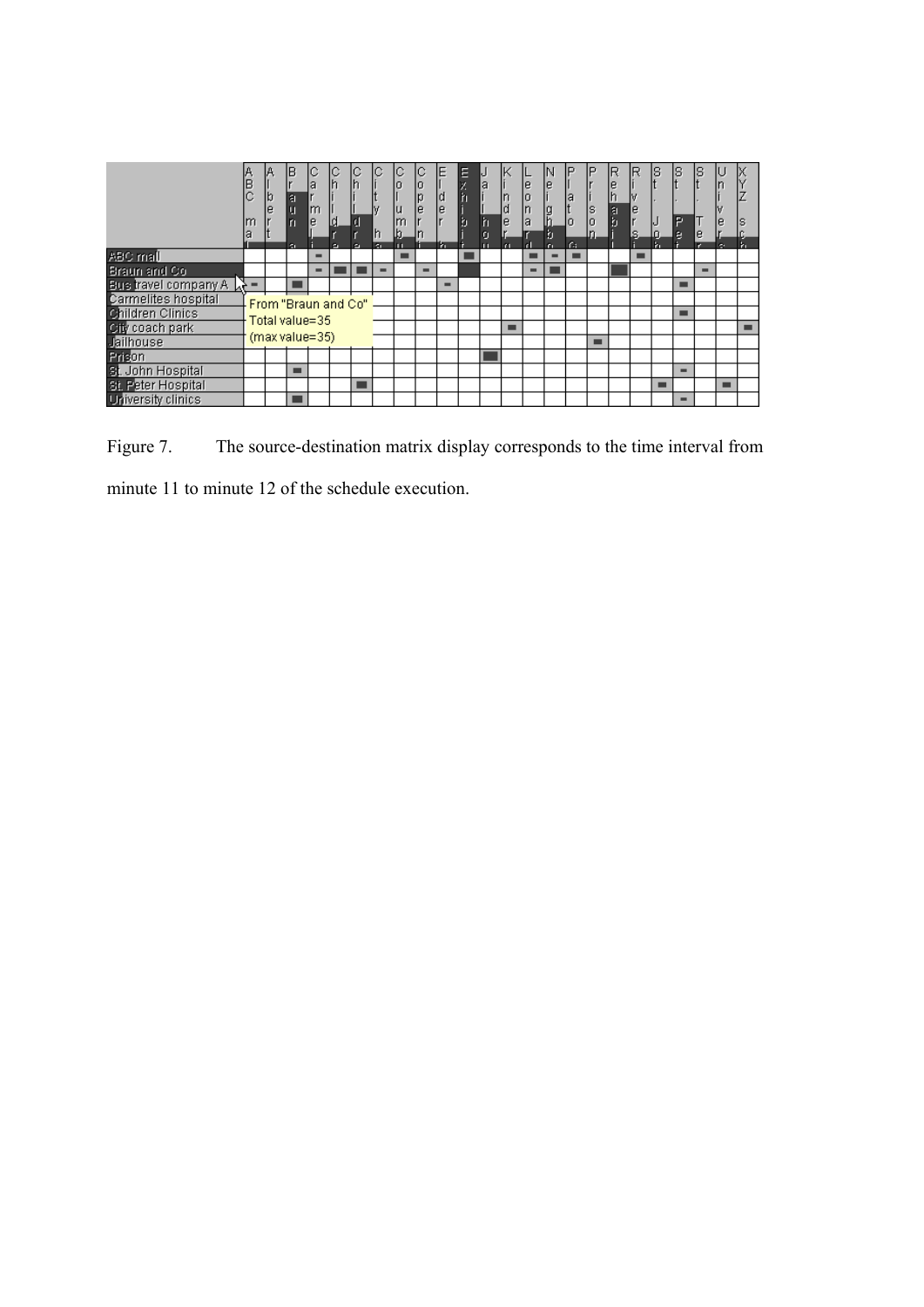

Figure 8. The people states chart exposes a sharp increase in the number of transported people at minute 11 of the schedule execution.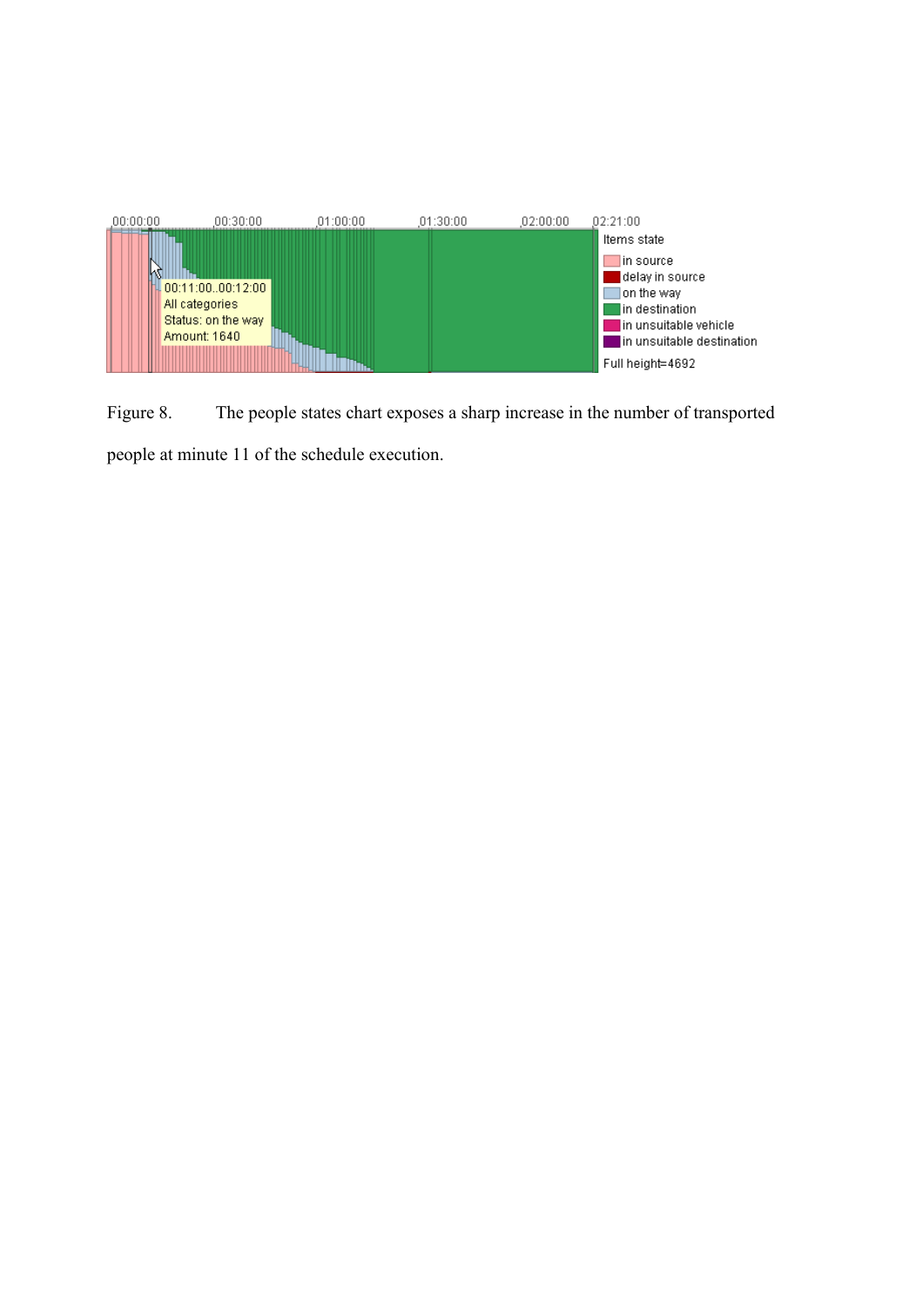| 囈                              | Gantt chart: Transportation orders |                             |          |        |          |                |                | <u> 그미지</u> |          |          |
|--------------------------------|------------------------------------|-----------------------------|----------|--------|----------|----------------|----------------|-------------|----------|----------|
| 00:00:00                       | 00:20:00                           | 00:40:00                    | 01:00:00 |        | 01:20:00 |                | 01:40:00       |             | 02:00:00 | 02:21:00 |
| $\overline{\phantom{a}}$<br>-- |                                    |                             |          |        |          |                |                |             |          |          |
| Sort/group by:                 |                                    | McIType; VhcIHBName; VhcIId |          | Change |          | Item category: | All categories |             |          |          |

| Gantt chart: Transportation orders |              |          |          |          |          |                |                |          | $\vert x \vert$ |
|------------------------------------|--------------|----------|----------|----------|----------|----------------|----------------|----------|-----------------|
| 00:00:00                           | 00:20:00     | 00:40:00 | 01:00:00 |          | 01:20:00 |                | 01:40:00       | 02:00:00 | 02:21:00        |
| <b>COLLEGE</b>                     |              |          |          |          |          |                |                |          |                 |
| Sort/group by:                     | "SourceName" |          |          | [Change] |          | Item category: | All categories |          |                 |

Figure 9. The upper screenshot represents the Gantt chart display in its original (nonfiltered) state. The lower screenshot represents the result of filtering by a time interval and a trip source.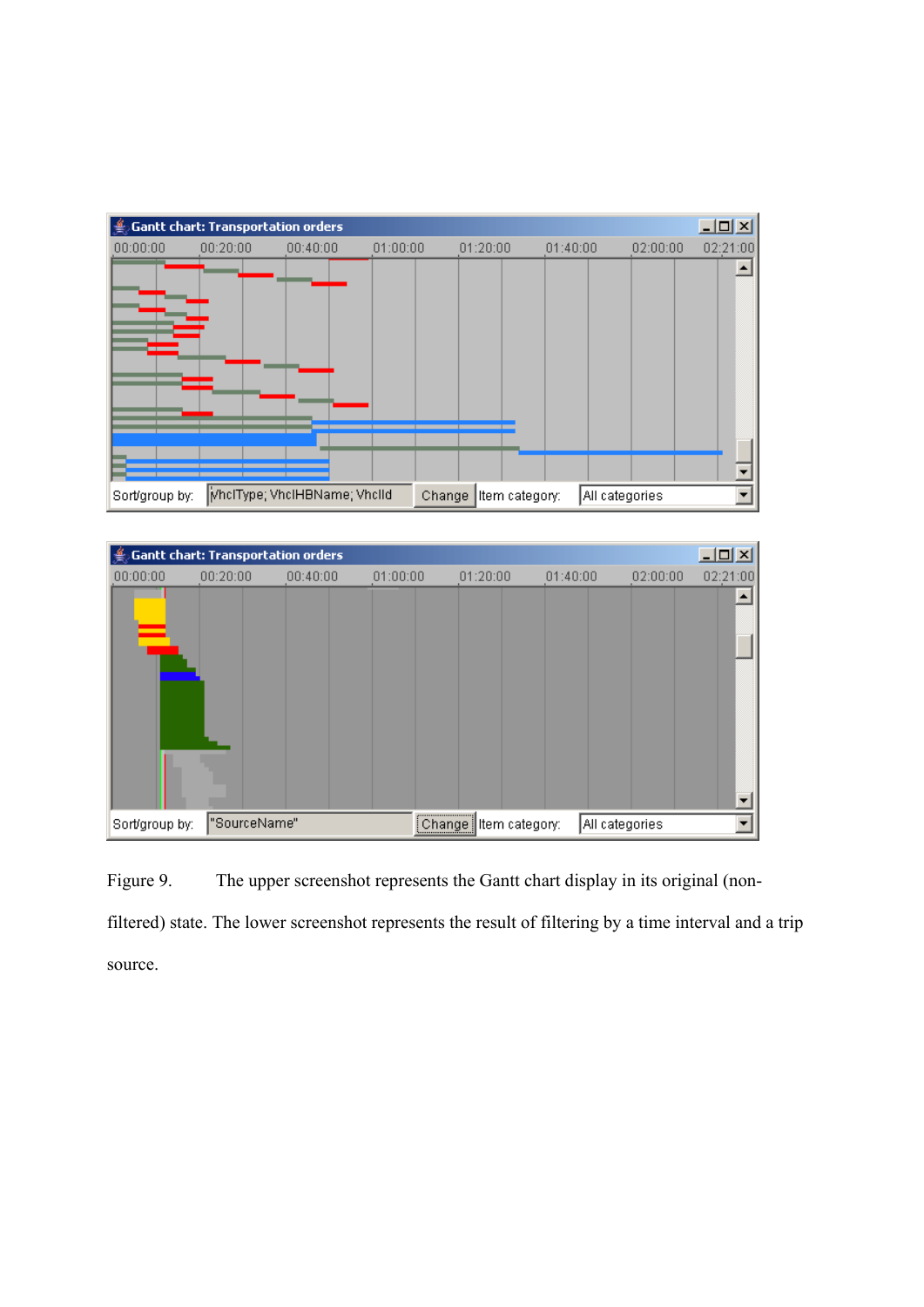

Figure 10. The map view shows aggregated transportations of critically sick and injured people.